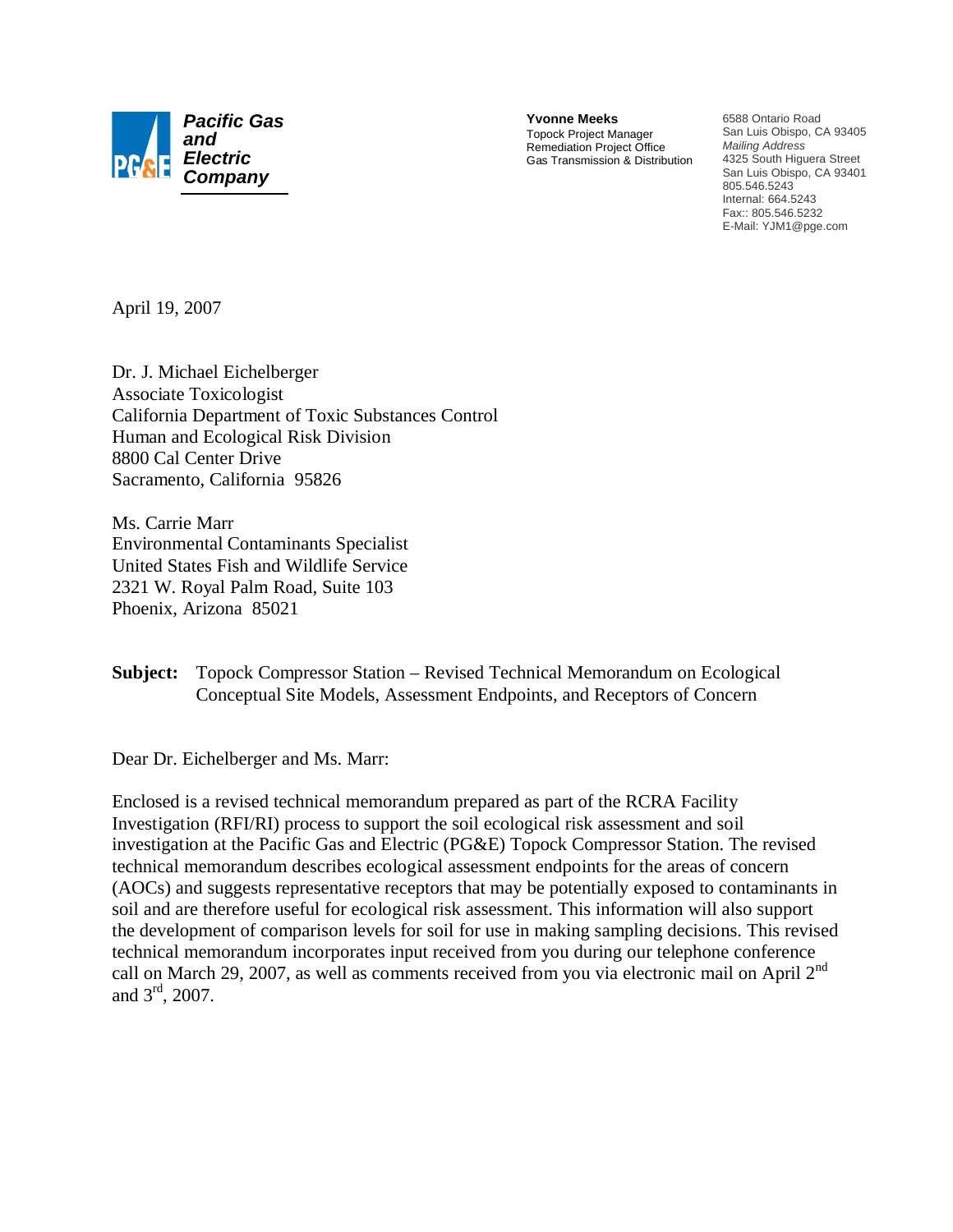If you have any questions regarding this revised memorandum, please call me at (805) 546-5243.

Sincerely,

Yronne Meche

Yvonne Meeks Topock Project Manager

Enclosures:

Technical Memorandum: Topock Compressor Station – Ecological Conceptual Site Models, Assessment Endpoints, and Receptors of Concern

cc: (via email)

Lynn Wellman, USFWS Aaron Yue, DTSC Cathy Wolff-White, BLM Casey Padgett, USDOI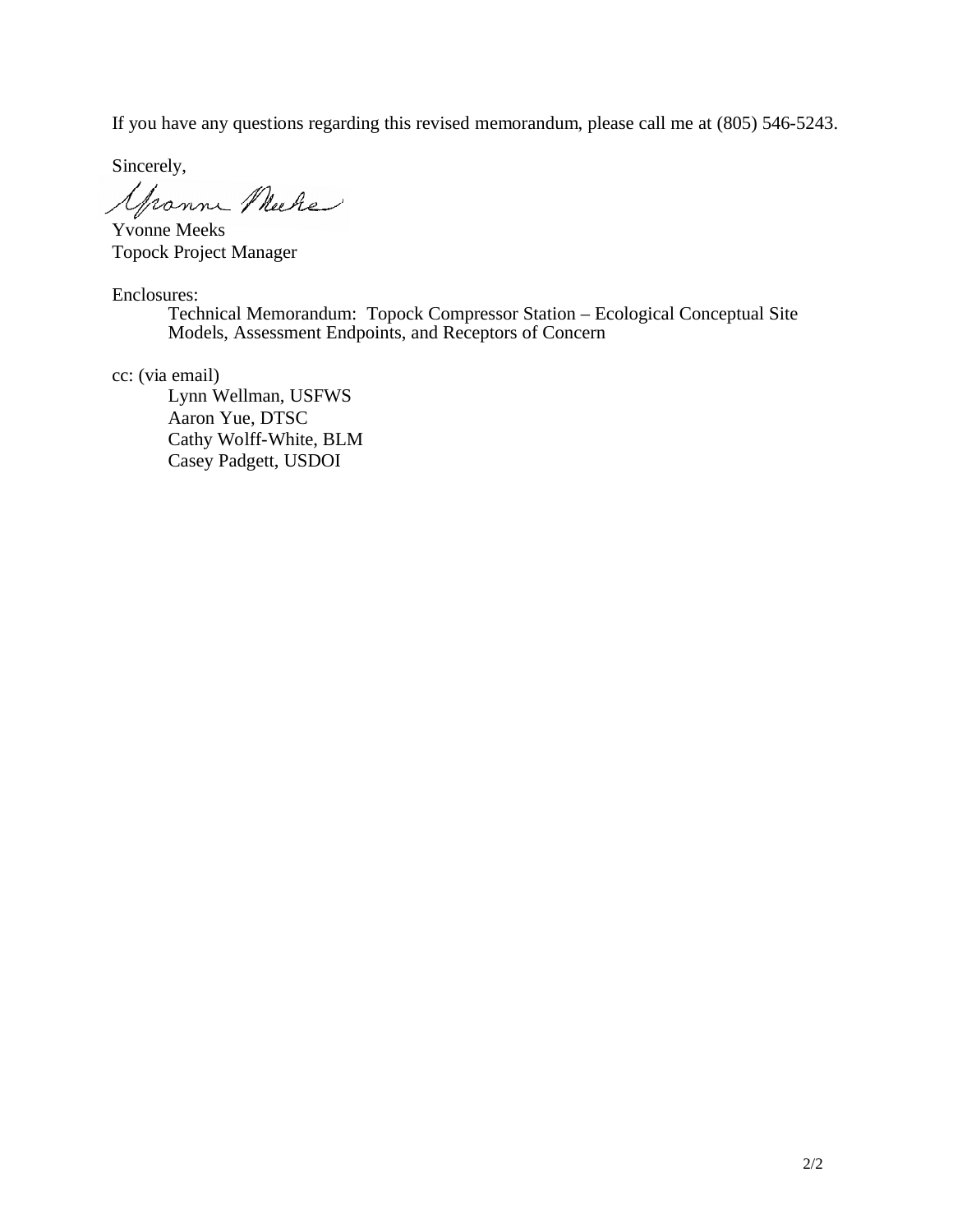

#### **MEMO**

To: Yvonne Meeks, PG&E Copies:

From: Bridgette DeShields, ABBL

April 19, 2007 12647

Date: ARCADIS BBL Project No.:

Subject: Topock Compressor Station – Ecological Conceptual Site Models, Assessment Endpoints, and Receptors of Concern

The purpose of this technical memorandum is to describe ecological assessment endpoints for the areas of concern (AOCs) associated with the Pacific Gas and Electric (PG&E) Topock Compressor Station and to suggest wildlife receptors that may be potentially exposed to contaminants in soil. This information will support both the development of Comparison Levels for soil for use in making sampling decisions and the Ecological Risk Assessment for soil (PG&E, 2007).

### **Background**

PG&E is conducting investigative and remedial activities at the Topock Compressor Station located in San Bernardino County, California, 15 miles southeast of Needles (Figure 1 from Programmatic Biological Assessment). This station began operations in December 1951, compressing natural gas supplied from the southwest United States for transport through pipelines to PG&E's service territory in central and northern California. This site is currently active and will continue operating into the foreseeable future.

Historically, chromium was added to cooling water, and from 1951 to 1964, untreated wastewater was discharged to Bat Cave Wash. In 1996, PG&E entered into a Corrective Action Consent Agreement with the California Department of Toxic Substances Control (DTSC) to govern the investigation and remediation of the site. In July 2005, a Consent Agreement was executed with U.S. Department of Interior

ARCADIS U.S., Inc. 2033 North Main Street Suite 340 Walnut Creek, California 94596 Tel 925.274.1100 Fax 925.274.1103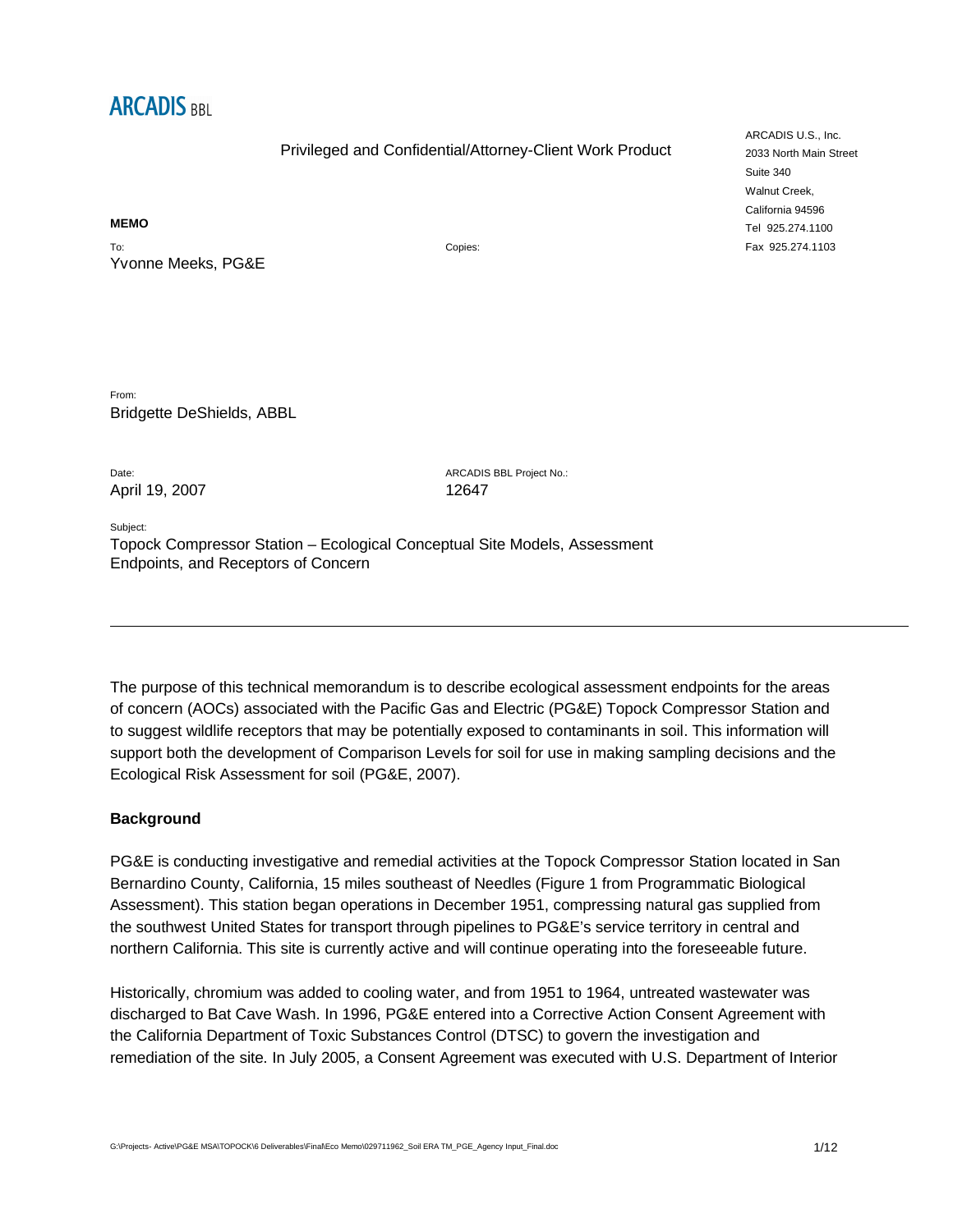agencies that outlined the process by which PG&E would comply with the Comprehensive Environmental Response, Compensation, and Liability Act (CERCLA) requirements for remediation of the site.

There are seven AOCs and two undesignated areas outside the developed area of the compressor station (AOCs 1, 4, 9, 10, 11, 12, and 14, and undesignated areas Potential Pipeline Disposal area and the Former 300B Pipeline Liquids Tank area). These AOCs and undesignated areas are in the uplands which consists mainly of creosote bush scrub. AOC 1 is the largest and encompasses Bat Cave Wash. AOCs 4, 9, 10, 11, 12, 14, the Potential Pipeline Disposal area, and the Former 300B Pipeline Liquids Tank area complete the list of areas included in the soil investigation. Figure 6-1 from the RCRA Facility Investigation/Remedial Investigation (RFI/RI) Soil Investigation Work Plan (Work Plan) shows each AOC location on the site.

### **Ecological Setting**

The soil investigation study area is located in the Mojave Desert west of the Colorado River. The Compressor Station borders the Havasu National Wildlife Refuge (HNWR) and Bureau of Reclamation lands. General information on the biotic communities in the Mojave can be found in Brown (1994). The study area, that includes the seven AOCs and two undesignated areas, is sparsely vegetated with widelydistributed creosote bushes. Other species that occur within this plant community include burrobush, allscale, split grass, spineflower, desert trumpet, beavertail cactus, golden cholla, and brittlebush (CH2M HILL, 2007).

Upland species lists were developed using the Programmatic Biological Assessment (PBA) (CH2MHill, 2007), California Natural Diversity Database (CNDDB), and Havasu National Wildlife Refuge Species Lists (2001a, 2001b, and 2003). These lists are representative but not exhaustive and include animal (Table 1) and plant (Table 2) species present and potentially present at the upland areas of the site. Special status species that may occur at the site were identified using CNDDB Endangered and Threatened Animals List and CNDDB Endangered, Threatened, and Rare Plant Lists (2006a and 2006b). Conservation status is noted in Tables 1 and 2. For species potentially present, the list was reviewed to evaluate habitat availability and suitability based on habitat descriptions in the PBA, all of which is indicated in Tables 1 and 2.

The principal drainage toward the Colorado River from the study area is Bat Cave Wash (CH2M Hill, 2007). Bat Cave Wash is mainly Mojave wash habitat, and is an ephemeral drainage that extends from the Chemehuevi Mountains toward the Colorado River north of the Topock Compressor Station. The wash may periodically flood during stormwater runoff events, but remains dry throughout most of the year due to arid desert conditions. The wash floor is relatively barren of vegetation and consists of sand, gravel, and cobblestone substrate. Although the drainage occurs within the creosote bush scrub plant community, several native tree species are associated with the wash including palo verde, acacia, mesquite, and smoke tree (CH2MHill, 2007).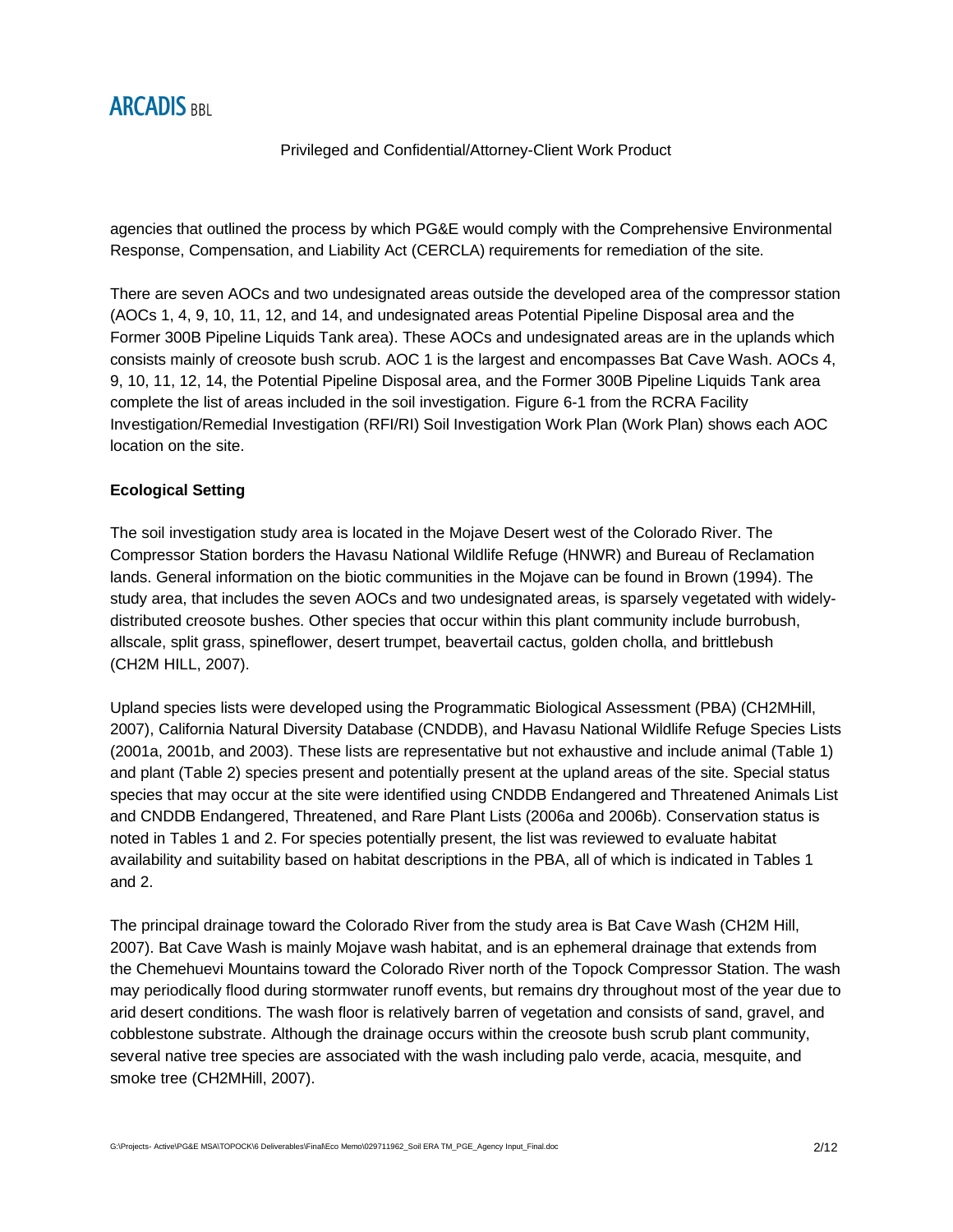# **ARCADIS BBL**

### Privileged and Confidential/Attorney-Client Work Product

Down-slope of Bat Cave Wash is the Colorado River riparian corridor. The current boundary of AOC-1 is in creosote bush scrub and is more than a quarter of a mile upslope from a salt cedar community that offers riparian habitat (Figure 6-1 of the Work Plan; Figure 6 of the PBA). While the extent of chemicallyaffected soil is not expected to reach the riparian corridor based on the results of the RCRA Facility Investigation (RFI) (CH2M Hill, 2005), representative, but not exhaustive, riparian species lists are provided in Tables 3 and 4 to support the inclusive Scoping Assessment stage of the Ecological Risk Assessment.

The salt cedar (*Tamarix* sp.) community provides potential habitat for the southwestern willow flycatcher (SWFL) among other riparian species, although tamarisk is an exotic, invasive species that has displaced native riparian plants. The SWFL is a state- and federally-listed endangered species. Dense tamarisk thickets are considered suitable nesting, roosting, and foraging habitat for the SWFL. The tamarisk community near the confluence of Bat Cave Wash and the Colorado River may be used for roosting and foraging during migration, but human disturbance may decrease the habitat value for this species (Garcia and Associates [GANDA], 2005, as cited in CH2M Hill, 2007). There has been no positive identification of an SWFL during the 2005 and 2006 protocol surveys of the Area of Potential Effects (APE) (CH2M Hill, 2007), within which the AOCs and undesignated areas are located.

### **Conceptual Site Model**

The conceptual site models (CSMs) serve as the basis for the ecological risk assessments that will be conducted. They are the framework for relating potential receptors to contaminated media and determining the degree of completion of exposure pathways. Two CSMs were developed, one for Bat Cave Wash (Figure 1) and one for the remaining AOCs (4, 9, 10, 11, 12, 14, and Former 300B Pipeline Liquids Tank area) (Figure 2). Because the only potential concern at the Potential Pipeline Disposal area is buried metal piping potentially covered with asbestos containing material, no ecological exposures are anticipated and no CSM was prepared for this area.

The CSM for Bat Cave Wash examines whether an exposure pathway to the riparian area along the Colorado River and the river itself may be complete. This potential pathway is the subject of a separate evaluation that will be conducted for groundwater and will be submitted under separate cover.

### Sources of Chemical Contamination

The primary source of contamination for Bat Cave Wash is the discharge of untreated wastewater containing chromium and potentially other chemicals of potential concern to surface soil. The remaining AOCs and Pipeline Liquids Tank area have potential sources from the discharge of untreated wastewater, disposal of waste to surface soil, and leaking from the aboveground tank. Incidental releases inside the facility fenceline may have been a source of dissolved or suspended chemicals to AOCs 4, 9, and 10, via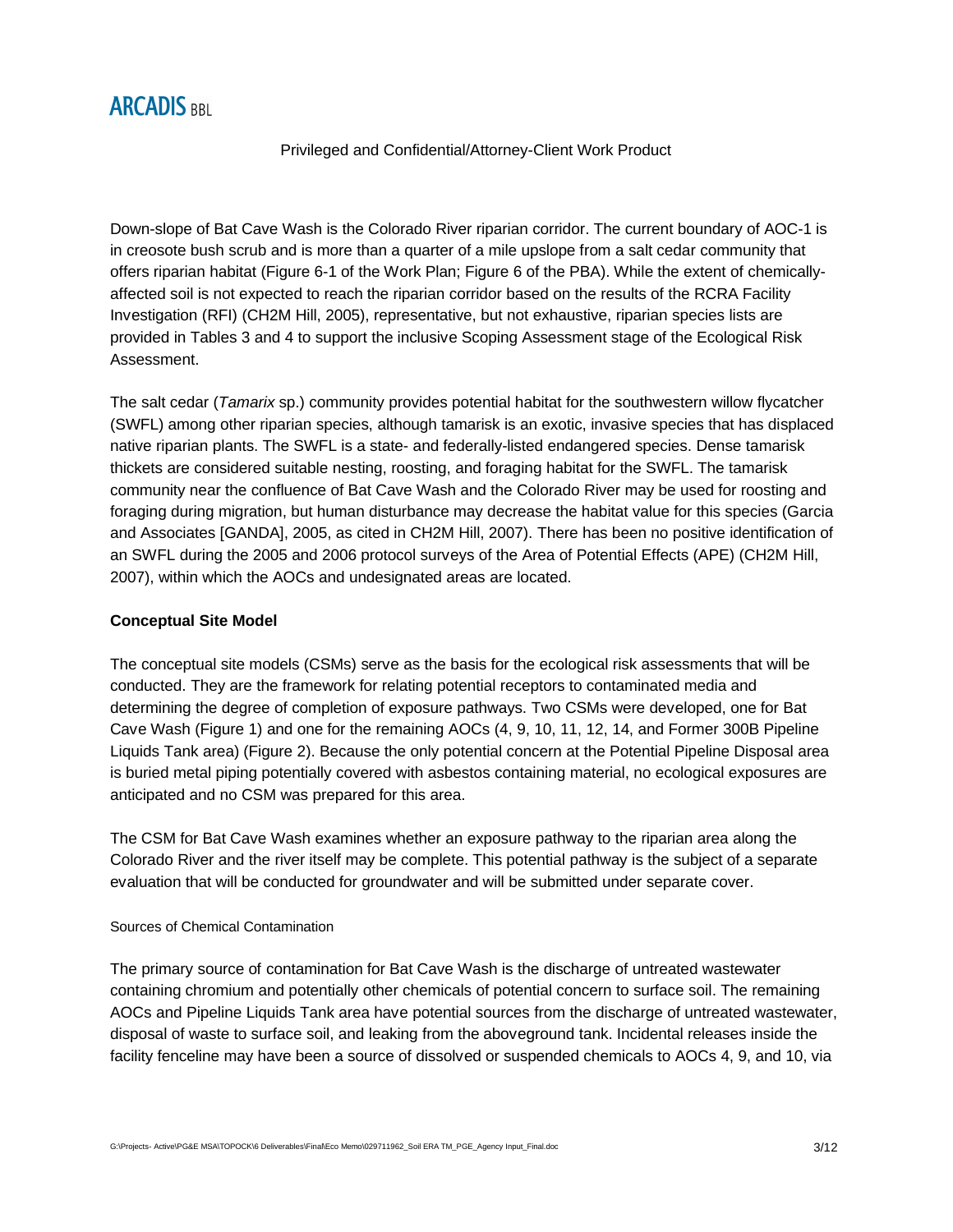# **ARCADIS RRI**

### Privileged and Confidential/Attorney-Client Work Product

intermittent stormwater runoff. Surface soil is the primary source medium for all seven AOCs and undesignated areas.

The constituents of potential concern (COPCs) for each AOC are based on the Final RFI/RI (CH2M Hill, 2006a) as summarized in the Draft RFI/RI Soil Investigation Work Plan Part A (CH2M Hill 2006b) and are presented in Table 5. Potential release of organic compounds will be first evaluated in the lower yard of the compressor station. It is assumed that organic compounds will not be detected, but if found they will be evaluated at other AOCs.

### Transport Mechanisms

Percolation and/or infiltration serve as the primary transport route for chemicals in each CSM to reach media other than surface soil. If chemicals reach groundwater, the potential for discharge to surface water will be examined. Food chain transport is another possible release mechanism and results from ingestion of terrestrial biota tissue. Chemicals adhering to surface soil, the primary source medium, may be moved laterally via entrainment and surface runoff. However, potential chemical transport via surface soil runoff to the riparian area is unconfirmed and will be examined in the upcoming soil investigation at AOC-1.

### Exposure Media

Surface soil (defined as 0-6 feet below ground surface)<sup>1</sup> is the primary medium of concern for all areas included in the CSMs. Potential groundwater discharge to surface water will be evaluated in a separate assessment. Wastewater and various other wastes contact surface soil and, via transport mechanisms, may affect terrestrial biota tissue and greater depths of soil.

The following potential pathways from exposure media to receptors will be examined: direct dermal contact, incidental ingestion of soil, and ingestion of terrestrial biota tissue. To assess the exposure pathways, organisms are divided into categories of plants, invertebrates, fish, reptiles, birds, and mammals. Potential exposure routes are evaluated for each category as: "potentially complete exposure pathway" (X), "potentially complete exposure route not evaluated" (O), or "incomplete pathway" (open box).

<sup>&</sup>lt;sup>1</sup> Based on review of the soil data presented in the Final RFI/RI (CH2M Hill, 2006b), the maximum detected concentrations of COPCs are found in the upper six feet of soil at the AOCs, and elevated concentrations relative to background are also typically found in this depth interval. Therefore, this depth interval will be used for assessing exposure to ecological receptors including deeply rooted plants.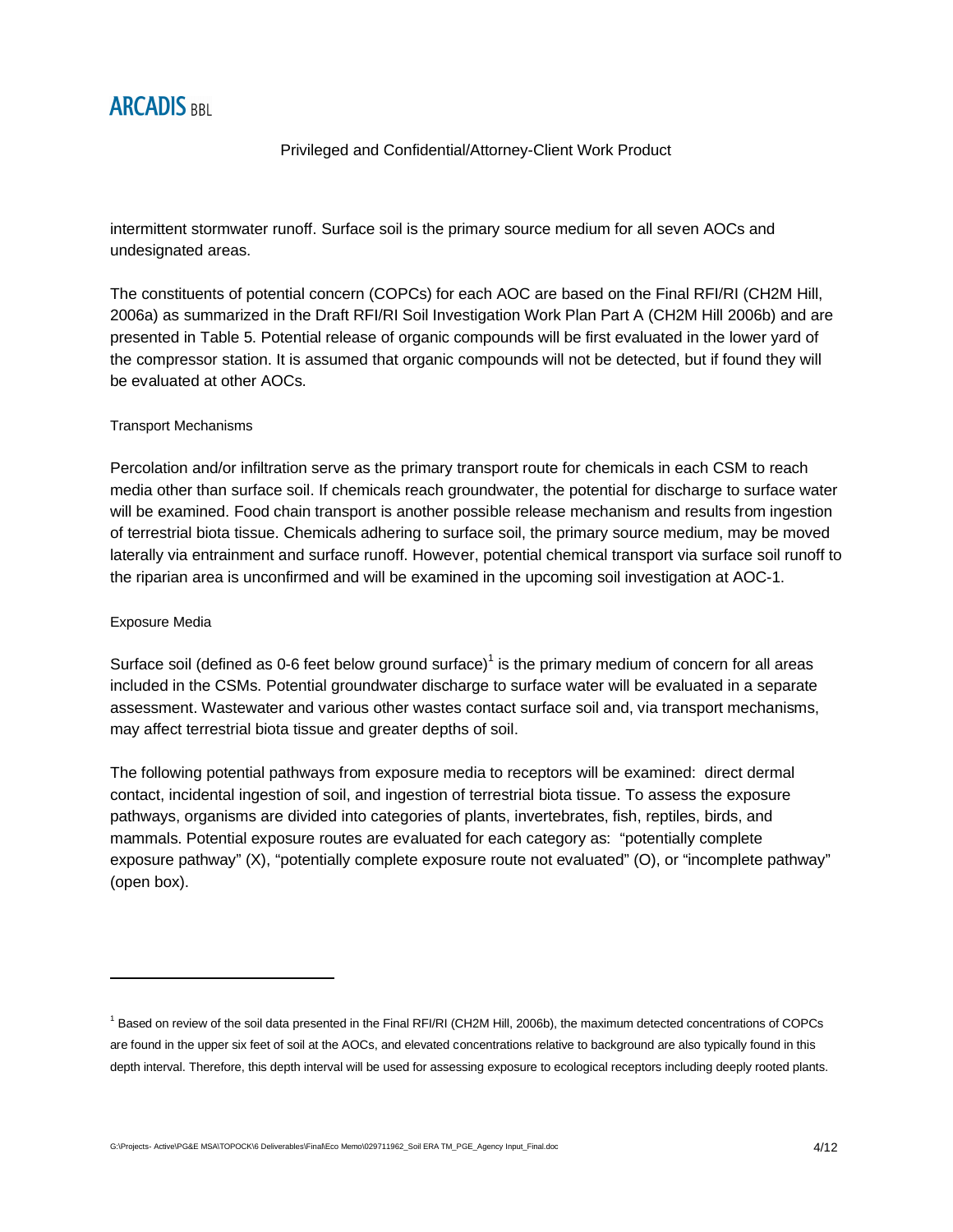### **Selection of Assessment Endpoints**

Ecological assessment endpoints are explicit expressions of environmental values that are to be protected and involve multiple species that are likely to be exposed to differing degrees and to respond differently to the same contaminant (United States Environmental Protection Agency [EPA], 1997). Assessment endpoints for ecological risk assessments should be selected based on the ecosystems, communities, and species potentially present at the site and depend on:

- contaminants present and their concentrations;
- mechanisms of toxicity of the chemicals to different groups of organisms;
- ecologically relevant receptor groups that are potentially sensitive or highly exposed to the chemicals; and
- potentially complete exposure pathways.

In accordance with the EPA (1997) guidance, the following assessment endpoints were developed to identify the ecological values at the project site.

- sufficient rates of survival, growth, and reproduction to sustain plant populations (e.g. creosote bush scrub);
- sufficient rates of survival, growth, and reproduction to sustain avian populations;
- sufficient rates of survival, growth, and reproduction to sustain mammalian populations; and
- sufficient rates of survival, growth, and reproduction to sustain invertebrate populations.

In addition to the above assessment endpoints, sufficient rates of survival, growth, and reproduction to sustain reptile populations was identified as an important environmental value. However, toxicity data for reptiles are insufficient to support quantitative evaluation of effects.

### **Measurement Endpoints**

Measurement endpoints are measurable ecological characteristics that are related to the valued characteristic chosen as the assessment endpoint (EPA, 1997). The following table describes the measurement endpoints related to each assessment endpoint.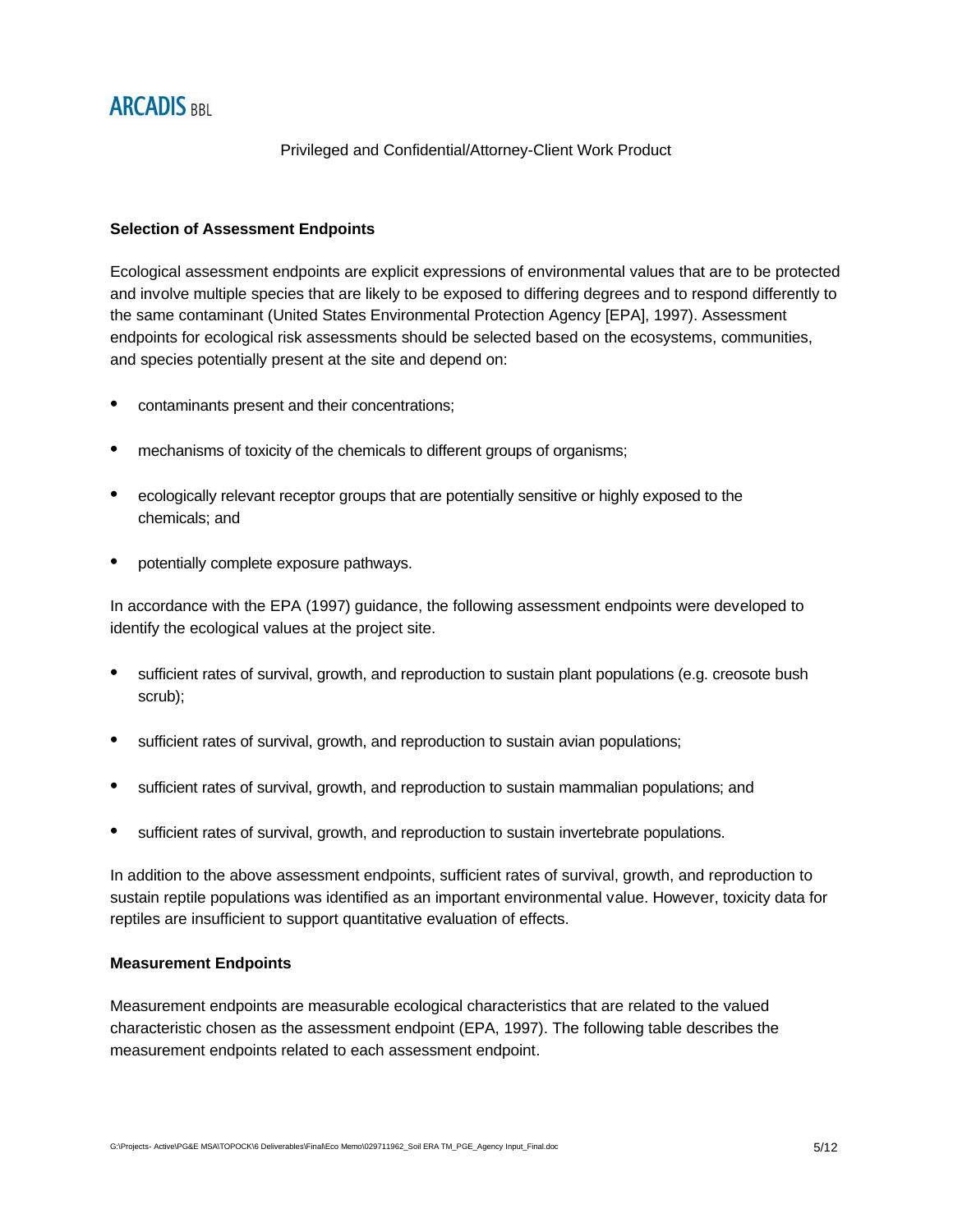| <b>Assessment Endpoint</b>                                                                                            | <b>Corresponding Measurement Endpoint</b>                                                                                                                           |
|-----------------------------------------------------------------------------------------------------------------------|---------------------------------------------------------------------------------------------------------------------------------------------------------------------|
| Sufficient rates of survival, growth, and<br>reproduction to sustain plant populations (e.g.<br>creosote bush scrub). | Comparison of contaminant concentrations<br>in soil with relevant plant toxicity data<br>obtained from the literature.                                              |
| Sufficient rates of survival, growth, and<br>reproduction to sustain invertebrate populations.                        | Comparison of contaminant concentrations<br>in soil with relevant invertebrate toxicity data<br>obtained from the literature.                                       |
| Sufficient rates of survival, growth, and<br>reproduction to sustain avian populations.                               | Calculated hazard quotients (HQs) for<br>selected indicator receptors. HQs will be<br>based on estimated exposure doses<br>compared with toxicity reference values. |
| Sufficient rates of survival, growth, and<br>reproduction to sustain mammalian populations.                           | Calculated hazard quotients (HQs) for<br>selected indicator receptors. HQs will be<br>based on estimated exposure doses<br>compared with toxicity reference values. |

## **Selection of Indicator Receptors**

A subset of indicator receptors was chosen from the list of species potentially present at the site. These receptors were chosen to represent a cross-section of feeding guilds for each assessment endpoint so that sufficient rates of survival, growth and reproduction for their representative populations could be evaluated. The following criteria were considered in selecting potential indicator species for the project area (EPA, 1997):

- species has been observed at the site;
- upper trophic level predator;
- important prey species;
- important to structure or function of the ecosystem;
- potential for exposure to contaminants;
- susceptible to bioaccumulation of contaminants;
- toxicological literature available;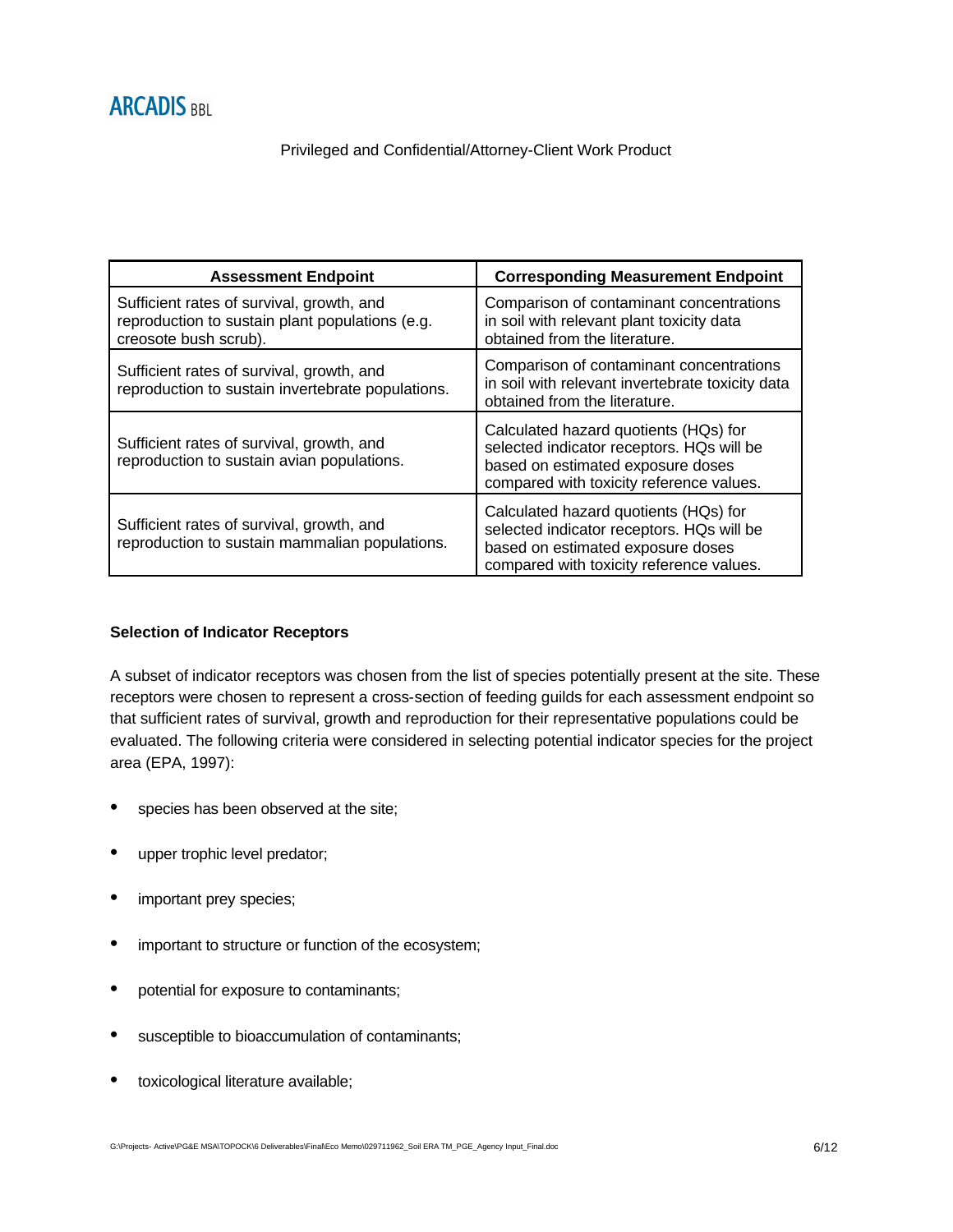# **ARCADIS BBL**

Privileged and Confidential/Attorney-Client Work Product

- likely to exhibit toxic effects; and
- species of special conservation concern or similar species.

The indicator receptors chosen are as follows:

- Granivorous bird: Gambel's quail (*Callipepla gambelii*)
- Insectivorous bird: cactus wren (*Campylorhynchus brunneicapillus*);
- Carnivorous bird: red-tailed hawk (*Buteo jamaicensis*);
- Insectivorous mammal: desert shrew (*Notiosorex crawfordi*);
- Carnivorous mammal: desert kit fox (*Vulpes macrotis*); and
- Granivorous mammal: Merriam's kangaroo rat (*Dipodomys merriami*).

Each of the selected indicator species was identified by the biological assessment as being potentially present in the project area. The receptors were selected to represent avian and mammalian populations that reside or forage in the upland creosote bush scrub and Bat Cave Wash near the compressor station.

In addition to the above indicator receptors, the coachwhip, a carnivorous reptile, was also considered for assessment. However, as EPA noted in the Eco-SSL Guidance (2003), toxicity data for amphibians and reptiles are insufficient to support establishing risk-based thresholds.

### Selection of Granivorous Avian Receptor

Gambel's quail is a common resident of the Mojave Desert and occurs at Havasu National Wildlife Refuge. It is a granivorous bird that forages on the ground in open habitats. Succulent forbs and grasses are preferred when available, but forb, shrub, and grass seeds are the primary adult diet (CDFG, 2005). Escape cover provided by trees or shrubs is a habitat requirement. Gambel's quail are most commonly seen near water and Miller and Stebbins (1964; as cited in CDFG, 2005) did not observe a covey more than 1.5 miles from water.

Gambel's quail was selected to represent granivorous birds for the following reasons:

• It is an abundant, year round resident of HNWR, and suitable habitat is available in the study area;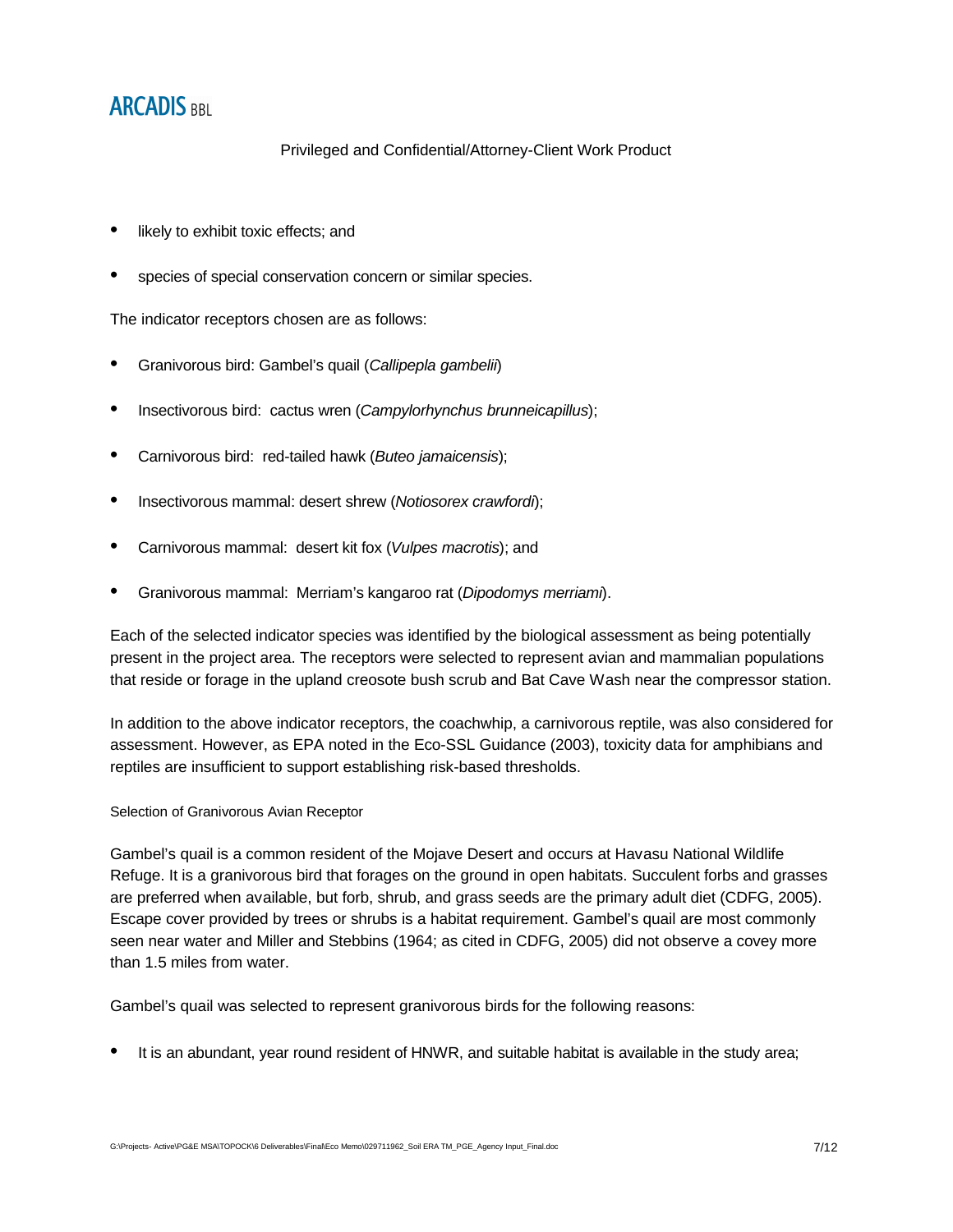# **ARCADIS RRI**

### Privileged and Confidential/Attorney-Client Work Product

- It feeds on seeds that it gleans from the ground resulting in a relatively high incidental soil ingestion rate, a potential route of exposure to chemicals of potential ecological concern (COPECs).
- COPEC bioaccumulation data are available for plants;
- It is similar to the California quail, for which exposure parameters are readily available; and
- Toxicity reference values are available for birds.

### Selection of Insectivorous Avian Receptor

The cactus wren is an insectivorous bird that forages on the ground and in low vegetation for insects, spiders, other small invertebrates, cactus fruits, other fruits, nectar, and seeds (Bent, 1948, and Anderson and Anderson, 1973 both cited in CDFG, 2005). Vegetation is used for cover, and nests are also used for roosting. Nesting is usually in cactus or other thorny shrub. The cactus wren territory averages 4.8 acres and the home range may be the same as the territory (CDFG, 2005).

There are other insectivorous birds associated with the site, but the cactus wren was selected for the following reasons.

- It is listed as uncommon but occurring year round in HNWR, and suitable habitat is available in the study area;
- It preys on insects which may accumulate COPECs;
- COPEC bioaccumulation data are available for invertebrates;
- It forages on the ground during which the intake of COPECs could occur through incidental soil ingestion;
- It is similar to the marsh wren, for which exposure parameters are readily available;
- Toxicity reference values are available for small birds; and
- It is a suitable indicator receptor for potential effects on the insectivorous bird feeding guild including the southwestern willow flycatcher (SWFL).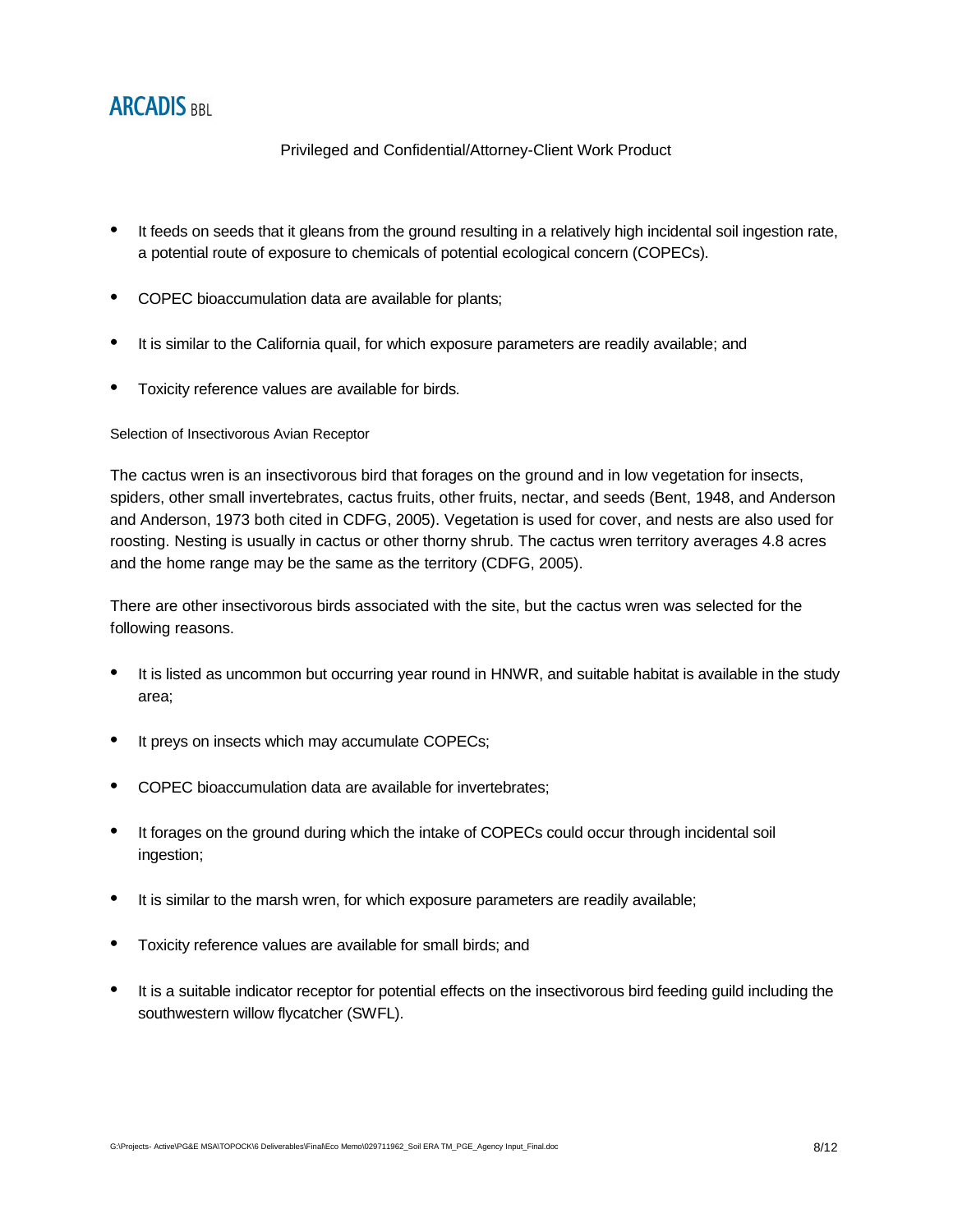

### Selection of Carnivorous Bird Receptor

Red-tailed hawks are moderately large soaring birds that inhabit open or semi-open areas. They prey on ground-dwelling vertebrates such as hares, mice, small birds, amphibians, and reptiles. They may be exposed to COPECs through bioaccumulation in prey that forage on the ground and ingest soil incidentally through food. Red-tailed hawks lay one clutch per year with one to three eggs. Most red-tailed hawks attempt to breed at two years. They are territorial throughout the year and have a home range size that can vary from less than 1 to over 10 square kilometers  $(km^2)(CDFG, 2005)$ .

A number of birds are known to be at the site, but the red-tailed hawk was selected for the following reasons:

- It is listed as common and nesting by HNWR, and suitable habitat exists near the project site;
- It preys on ground mammals in which bioaccumulation of COPECs may occur; and
- A substantial amount of literature for exposure parameters and toxicity values for birds are available.

### Selection of Insectivorous Mammalian Receptor

The desert shrew is insectivorous, foraging on the ground. There is little data on food preferences in the wild, but in the laboratory food consumed included worms, grasshoppers, cockroaches, and other invertebrates (Hoffmeister and Goodpaster, 1962, as cited in CDFG, 2005). The desert shrew will drink water when available, but otherwise obtains water from food. This species occupies a wide variety of habitats, including desert wash, desert scrub, desert riparian, mixed chaparral, and pinyon-juniper habitats. Home range data are limited for shrews and are not available for the desert shrew; however, the home range of the dusky shrew, a similar species, averages 0.1 acre (CDFG, 2005).

The desert shrew was selected for the following reasons:

- It is listed in HNWR surveys as being present in the area;
- It may be exposed to COPECs via incidental ingestion while foraging on the ground;
- Exposure parameters are available or can be estimated from the available data from species with similar feeding habits; and
- Toxicity values for small mammals can be used.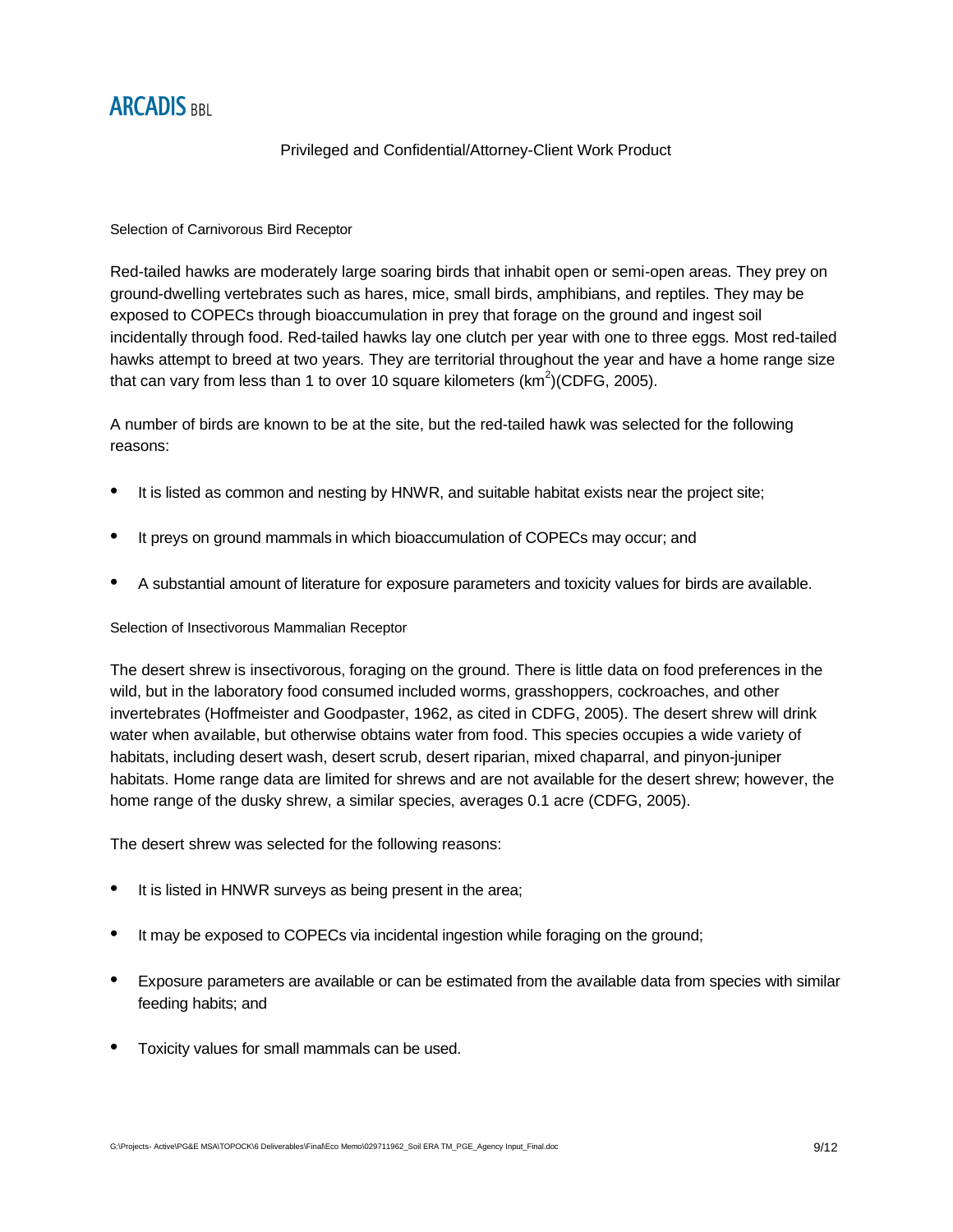

### Selection of Carnivorous Mammal Receptor

The desert kit fox is carnivorous, preying on black-tailed hare, desert cottontails, rodents, birds, and reptiles. They are residents of arid regions, and live in annual grasslands or grassy open stages of vegetation dominated by scattered brush, shrubs, and scrub. They are provided cover by the dens they dig in open, level areas of sandy soil. Home range size has been reported as approximately 9.8 km<sup>2</sup> and 12.3 km<sup>2</sup>, for females and males, respectively (Zoellick, 1992). Pups are born February through April with an average of four per litter.

The desert kit fox was chosen as a receptor for the following reasons:

- It is a state-protected fur bearing mammal and is listed on HNWR mammalian surveys;
- It may be exposed to COPECs via the food chain;
- It plays an important role in providing cover for other species by its burrowing activity;
- It is similar to the red fox, for which exposure parameters are readily available; and
- Toxicity data are available for larger mammals (*i.e.*, dogs).

### Selection of Granivorous Mammal Receptor

The kangaroo rat is granivorous but may also feed on leafy vegetation and arthropods seasonally. It is found in desert scrub and alkali desert scrub, sagebrush, Joshua tree, and pinyon-juniper habitats. They are solitary animals and receive cover by burrows they dig in sandy soil. Kangaroo rats may breed several times per year but once is normal. They normally have a litter size of four young. Home range size has been reported of 13-19 per hectare in creosote scrub populations (CDFG, 2005).

The kangaroo rat was chosen as a receptor for the following reasons:

- It is listed by HNWR as being present in the area;
- It forages on the ground where intake of COPECs in the soil may occur;
- It is an important prey species for desert consumers;
- Its burrows provide important cover for other animals; and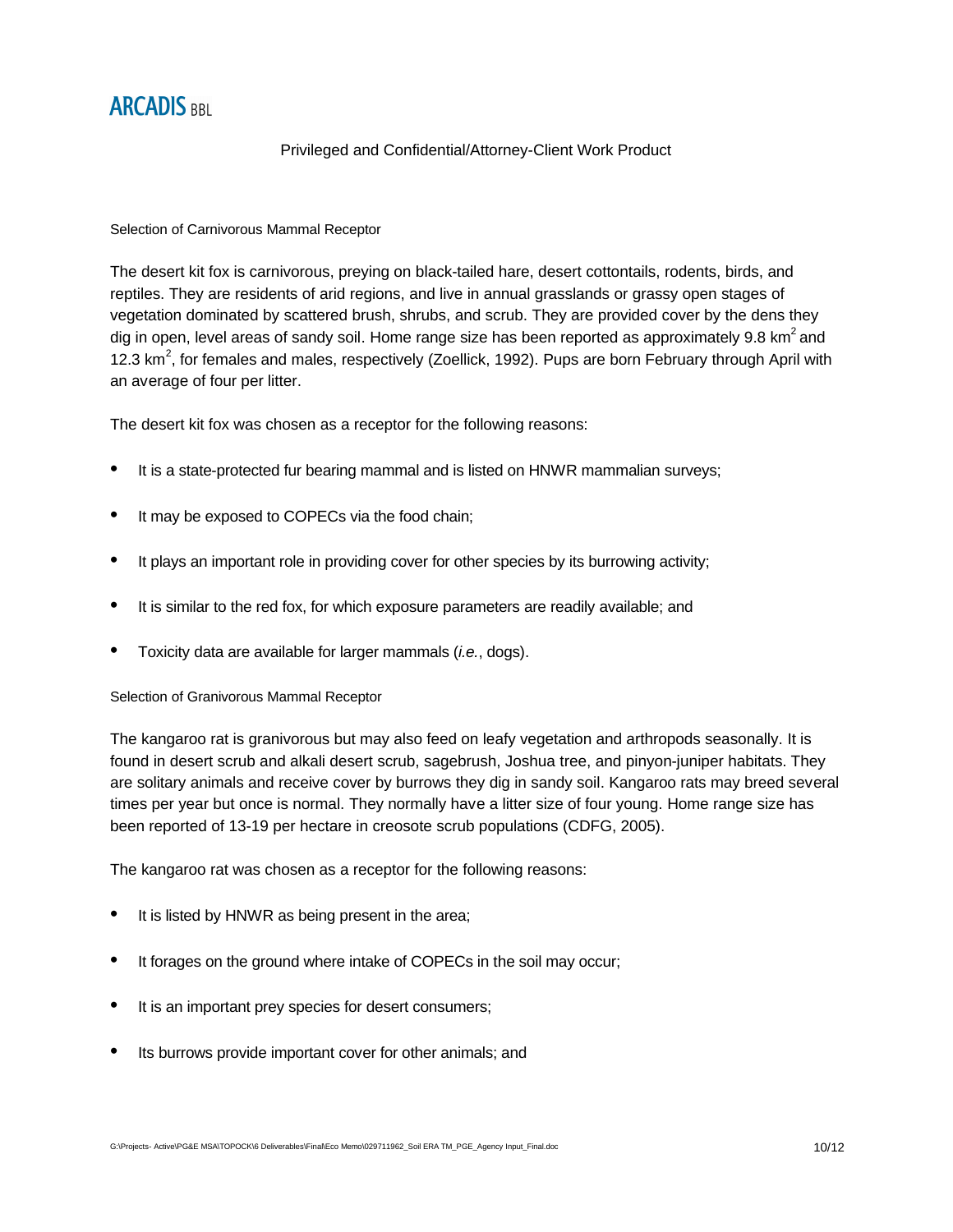# **ARCADIS BBL**

Privileged and Confidential/Attorney-Client Work Product

• Exposure parameters and toxicity information for small mammals are available.

### **Closing**

The assessment and measurement endpoints discussed above will be used to evaluate potential ecological effects associated with exposure to site-specific contaminants. A complete species list for this project site was developed and five indicator receptors were selected. These receptors will be used in calculating risks associated with exposure to COPECs in soil. Using these indicator receptors, applicable exposure parameters and toxicity reference values, protective preliminary site-specific soil comparison levels will be calculated. The soil comparison levels, along with other criteria described in the soil investigation work plan, will be used to evaluate the need for further soil investigation following the completion of the first round of sampling.

### **References**

- Anderson, A.H., and A. Anderson. 1957*. Life history of the cactus wren. Part I: Winter and pre-nesting behavior.* Condor 59:274-296.
- Bent, A.C. 1948*. Life histories of North American nuthatches, wrens, thrashers, and their allies*. U.S. Natl. Mus. Bull. 195. 475pp.
- Brown, D.E. (ed.). 1994. *Biotic Communities: Southwestern United States and Northwestern Mexico*. University of Utah Press.
- CH2M Hill. 2005. *RCRA Facility Investigation/Remedial Investigation Report PG&E Topock Compressor Station, Needles California.* February.
- \_\_\_\_\_\_\_. 2006a. *Final RCRA Facility Investigation Report/Remedial Investigation Report (Volume 1) PG&E Topock Compressor Station, Needles California.* September.
- \_\_\_\_\_\_\_. 2006b. *Draft RCRA Facility Investigation Report/Remedial Investigation* Soil Investigation Work Plan Part A. *PG&E Topock Compressor Station, Needles California.* November.
- \_\_\_\_\_. 2007. *Final Programmatic Biological Assessment for Pacific Gas and Electric Topock Compressor Station Remedial and Investigative Actions*. January.
- California Department of Fish and Game (CDFG), 2005. *California Wildlife Habitat Relationships System (CWHR) Wildlife Notes,* www.dfg.ca.gov/whdab/html/cawildlife.html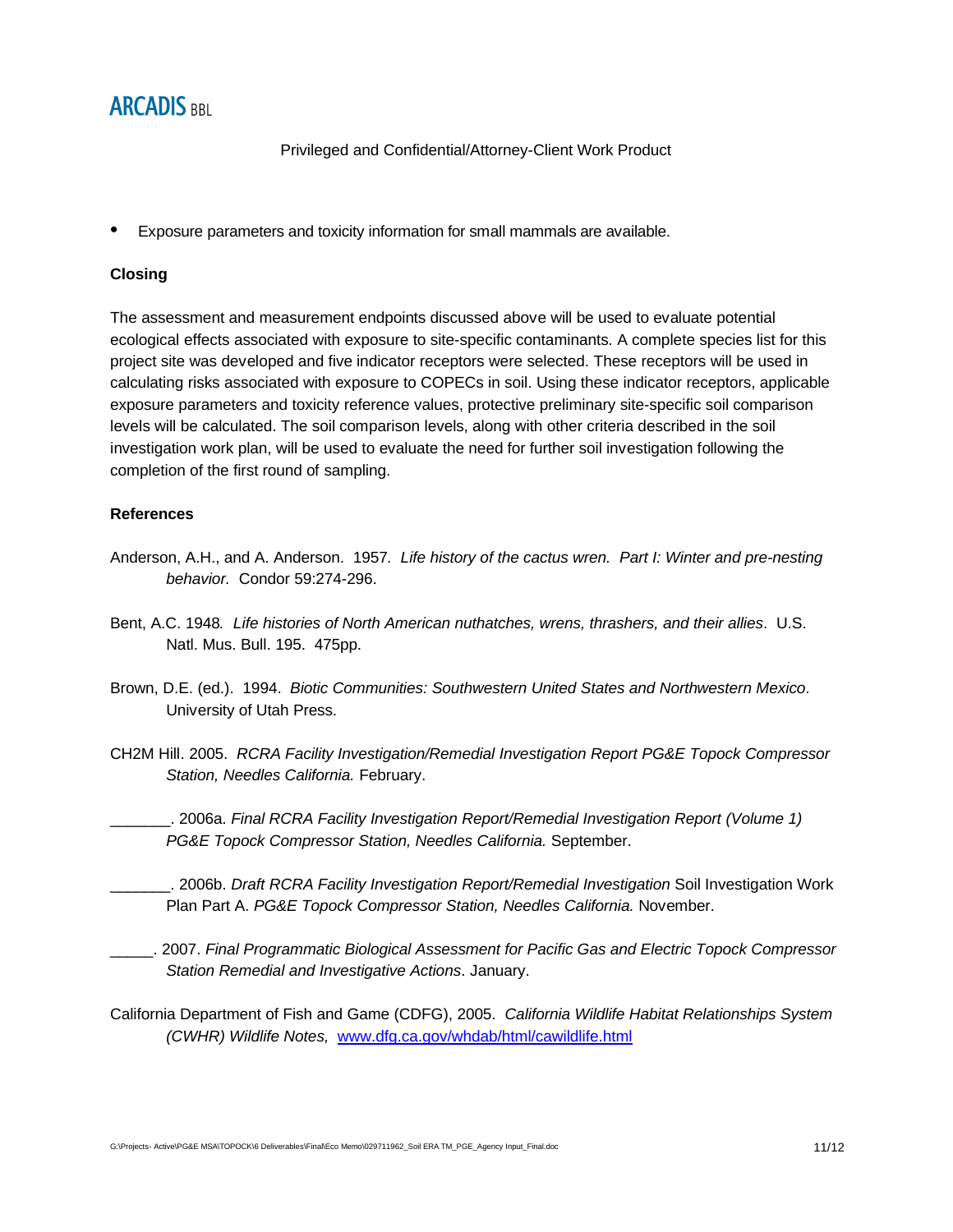

California Natural Diversity Database. 2006a. *Endangered, Threatened, and Rare Plants List*. Department of Fish and Game. October. www.dfg.ca.gov/whdab/pdfs/TEPlants.pdf

\_\_\_\_\_\_\_. 2006b. *Endangered and Threatened Animals List*. Department of Fish and Game. October. www.dfg.ca.gov/whdab/pdfs/TEAnimals.pdf

Garcia and Associates (GANDA), 2005. *Southwestern Willow Flycatcher Presence/Absence Surveys for the PG&E Topock Compressor Station Expanded Groundwater Extraction and Treatment System.*  September.

Harris, J. 2005. *Pallid Bat*. California Wildlife Habitat Relationships System.

Havasu National Wildlife Refuge. 2001a. *Species List – Plants*. April. www.fws.gov/southwest/refuges/arizona/havasu/specieslists.html

\_\_\_\_\_\_\_. 2001b. *Species List – Reptiles and Amphibians*. June. www.fws.gov/southwest/refuges/arizona/havasu/specieslists.html

\_\_\_\_\_\_\_. 2002. *Species List – Birds*. August. www.fws.gov/southwest/refuges/arizona/havasu/specieslists.html

\_\_\_\_\_\_\_. 2003. *Species List – Mammals*. December. www.fws.gov/southwest/refuges/arizona/havasu/specieslists.html

Miller, A.H., and R.C. Stebbins. 1964. *The lives of desert animals in Joshua Tree National Monument*. Univ. California Press, Berkeley. 452 pp.

PG&E. 2007. *Soil Comparison Levels for Ecological Receptors.* March.

United States Environmental Protection Agency. 1997*. Ecological Risk Assessment Guidance for Superfund: Process for Designing and Conducting Ecological Risk Assessments, Interim Final*. Solid Waste and Emergency Response. June. OSWER 9285.7-25.

\_\_\_\_\_\_\_. 2003. *Guidance for Developing Ecological Soil Comparison levels*. November. OSWER Directive 92857-55.

Zoellick, Bruce W. and Norman S. Smith. 1992. *Size and spatial organization of home ranges of kit foxes in Arizona*. J. Mammal. 73(1): 83-88.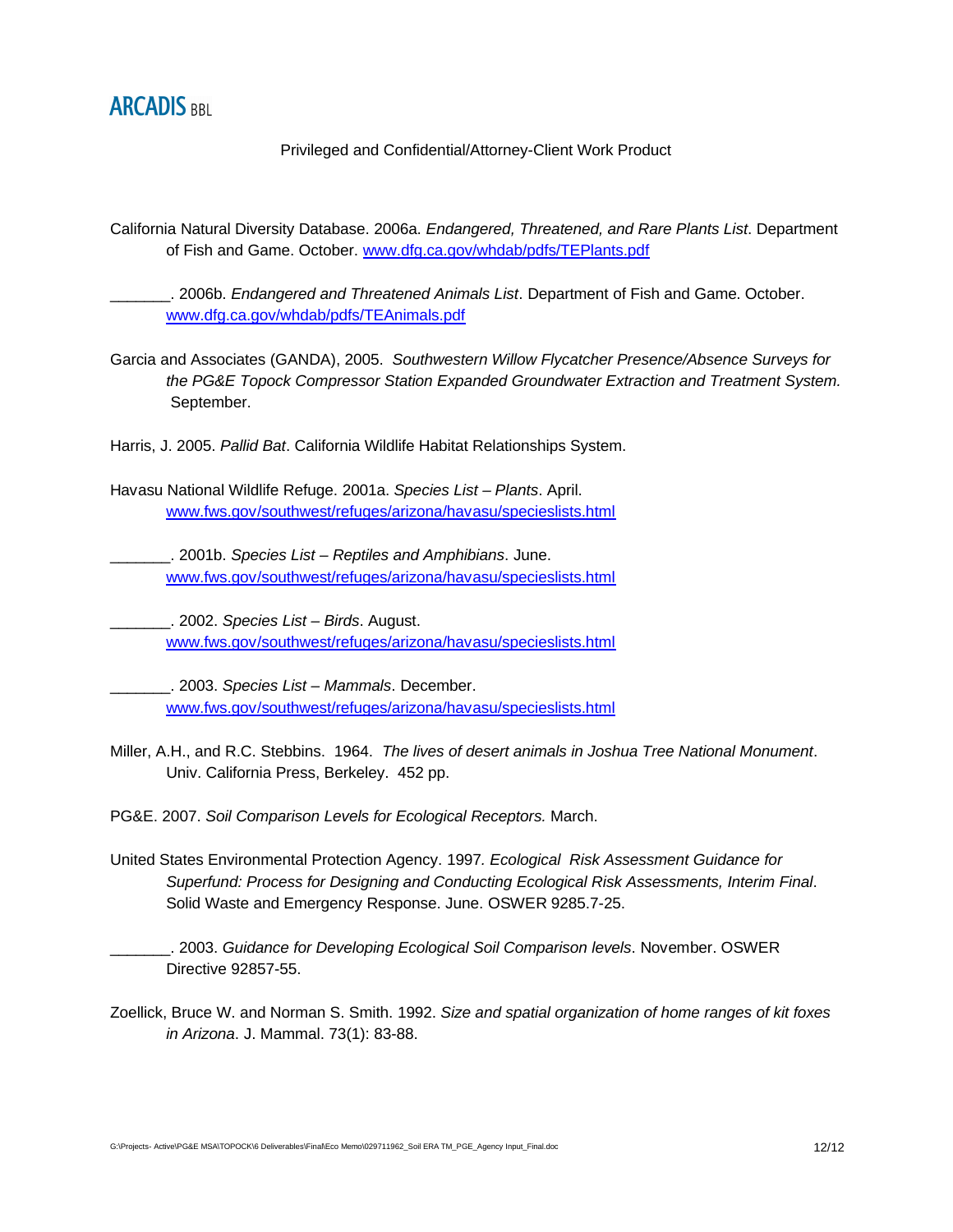#### **TABLE 1 REPRESENTATIVE UPLAND ANIMAL SPECIES** PACIFIC GAS AND ELECTRIC TOPOCK COMPRESSOR STATION

| <b>Common Name</b>   | <b>Scientific Name</b>             | <b>Conservation Status</b> | Habitat                                          | <b>Feeding Guild</b>              | <b>Confirmed Present Potentially Present</b> |                | <b>Comments</b>                  |
|----------------------|------------------------------------|----------------------------|--------------------------------------------------|-----------------------------------|----------------------------------------------|----------------|----------------------------------|
| <b>Birds</b>         |                                    |                            |                                                  |                                   |                                              |                |                                  |
| Bald eagle           | Haliaeetus leucocephalus           | <b>State Endangered</b>    | Large trees and/or cliffs                        | Raptor                            | No                                           | No             |                                  |
| Brewer's blackbird   | Euphagus cyanocephalus             | No status                  | Open trees and shrubs                            | Insectivore; Herbivore            | Yes                                          | Yes            |                                  |
| Cactus wren          | Campylorhyncus                     | No status                  | Desert succulent shrub,                          | Invertivore, frugivore            | Yes                                          | Yes            | Included in Havasu species list; |
|                      | brunneicapillus                    |                            | desert wash, and joshua tree                     |                                   |                                              |                | uncommon.                        |
|                      |                                    |                            | habitats.                                        |                                   |                                              |                |                                  |
| California condor    | Gymnogyps californianus            | State and Federally        | High desert canyon lands and                     | Carnivore; carrion                | N <sub>0</sub>                               | N <sub>0</sub> | No suitable habitat. Site is not |
|                      |                                    | Endangered                 | plateaus. Caves, ledges, or                      |                                   |                                              |                | within reintroduction areas.     |
|                      |                                    |                            | large trees necessary for                        |                                   |                                              |                |                                  |
|                      |                                    |                            | nesting. High perches                            |                                   |                                              |                |                                  |
|                      |                                    |                            | ecessary for roosting                            |                                   |                                              |                |                                  |
| Canvon wren          | Catherpes mexicanus                | No status                  |                                                  | Canvons and cliffs<br>Insectivore |                                              | Yes            |                                  |
| Common raven         | Corvus corax                       | No status                  | Open terrain with cliffs                         | Omnivore                          | Yes                                          | Yes            |                                  |
| Gambel's quail       | Callipepla gambelii                | No status                  | <b>Desert Habitats</b>                           | Herbivore                         | Yes                                          | Yes            | Common and nesting in Havasu     |
| Greater roadrunner   | Geococcyx californianus            | No status                  | Trees and arid open land                         | Carnivore                         | Yes                                          | Yes            | Common and nesting in Havasu     |
| Mourning dove        | Zenaida macroura                   | No status                  | Open woodland or desert                          | Herbivore                         | Yes                                          | Yes            | Common and nesting in Havasu     |
| Red-tailed hawk      | Buteo jamencensis                  | No status                  | Adaptable                                        | Carnivore                         | Yes                                          | Yes            | Common and nesting in Havasu     |
| Rock dove            | Clumba livia                       | No status                  | Urban areas, adaptable                           | Omnivore                          | No                                           | No             |                                  |
| Turkey vulture       | Cathartes aura                     | No Status                  | Open with large tree and<br>diffs:               | Carnivore; carrion                | Yes                                          | Yes            |                                  |
| <b>Reptiles</b>      |                                    |                            |                                                  |                                   |                                              |                |                                  |
| California kingsnake | Lampropeltis getulus<br>california | No status                  | All habitats except mountain                     | Carnivore                         | Yes                                          | Yes            | Included in Havasu species list  |
| Chuckwalla           | Sauromalus obesus                  | No status                  | Rocky outcrops and rocky<br>hillsides            | Herbivore                         | Yes                                          | Yes            | Included in Havasu species list  |
| Coachwhip            | Masticophis flagellum              | No status                  | Wide range of habitats:                          | Carnivore                         | Yes                                          | Yes            |                                  |
|                      |                                    |                            | desert, prairie, scrubland,                      |                                   |                                              |                |                                  |
|                      |                                    |                            | juniper-grassland, woodland,                     |                                   |                                              |                |                                  |
|                      |                                    |                            | thornforest, farmland, creek                     |                                   |                                              |                |                                  |
|                      |                                    |                            | valleys, and swamps; usually                     |                                   |                                              |                |                                  |
|                      |                                    |                            | in dry open terrain                              |                                   |                                              |                |                                  |
|                      |                                    |                            | All desert scrub types and                       |                                   |                                              |                |                                  |
| Desert horned lizard | Phynosoma platyrhinos              | No status                  | grass/forb stages of                             | Invertivore/herbivore             | Yes                                          | Yes            | Included in Havasu species list  |
|                      |                                    |                            |                                                  |                                   |                                              |                |                                  |
|                      |                                    |                            | pine/juniper woodlands.<br>Creosote scrub, sandy | Herbivore                         | Yes                                          | Yes            |                                  |
| Desert iguana        | Dipsosaurus dorsalis               | No status                  |                                                  |                                   |                                              |                |                                  |
| Desert tortoise      | Gopherus agassizii                 | State and Federally        | creosote flats<br>Mohave Desert scrub            | Herbivore                         | N <sub>0</sub>                               | No             | No suitable habitat or foraging  |
|                      |                                    | Threatened                 |                                                  |                                   |                                              |                | vegetation (PG&E, 2006)          |
| Ground snake         | Sonora semiannulata                | No status                  | Hillsides or flats with our                      | Invertivore                       | Yes                                          | Yes            | Included in Havasu species list  |
|                      |                                    |                            | without rocks, usually where                     |                                   |                                              |                |                                  |
|                      |                                    |                            | there is fine wind-blown                         |                                   |                                              |                |                                  |
|                      |                                    |                            | sand.                                            |                                   |                                              |                |                                  |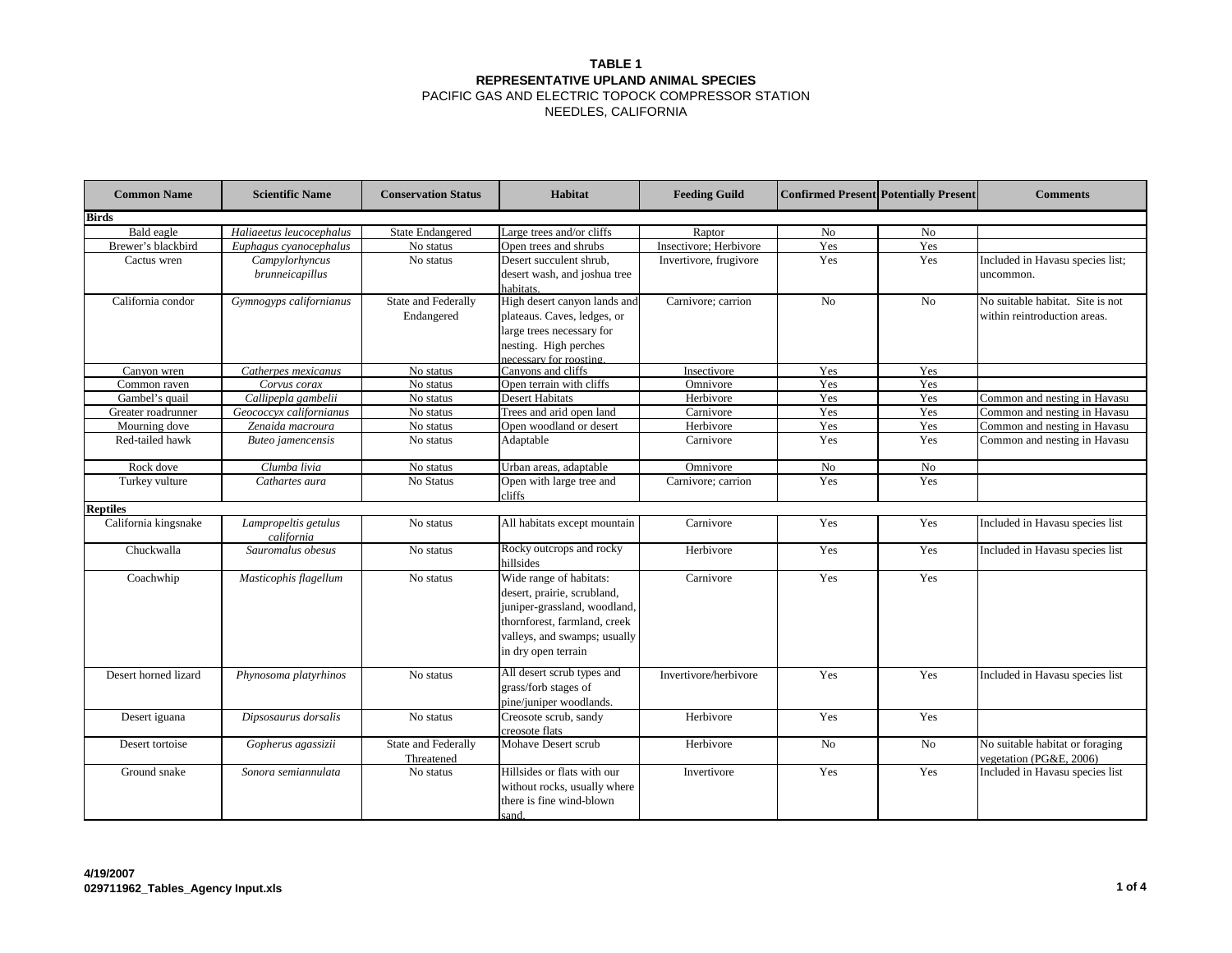#### **TABLE 1 REPRESENTATIVE UPLAND ANIMAL SPECIES** PACIFIC GAS AND ELECTRIC TOPOCK COMPRESSOR STATION

| <b>Common Name</b>                 | <b>Scientific Name</b>            | <b>Conservation Status</b> | Habitat                                                                                                                             | <b>Feeding Guild</b> |     | <b>Confirmed Present Potentially Present</b> | <b>Comments</b>                                      |
|------------------------------------|-----------------------------------|----------------------------|-------------------------------------------------------------------------------------------------------------------------------------|----------------------|-----|----------------------------------------------|------------------------------------------------------|
| Mohave rattlesnake                 | Crotalus scutulatus               | No status                  | Desert,<br>Grassland/herbaceous,<br>Shrubland/chaparral,<br>Woodland - Conifer,<br>Woodland - Hardwood,<br>Woodland - Mixed         | Carnivore            | No  | N <sub>o</sub>                               |                                                      |
| Pine-gopher snake                  | Pituophis melanoleucus            | No status                  | All habitats - absent from<br>densely forested areas                                                                                | Carnivore            | Yes | Yes                                          | Pine-gopher snake included in<br>Havasu species list |
| Side-blotched lizard               | Uta stansburiana                  | No status                  | Desert scrub, desert wash,<br>creosote                                                                                              | Invertivore          | Yes | Yes                                          | Included in Havasu species list                      |
| Sidewinder                         | Crotalus cerastes                 | No status                  | Wide variety of habitats most<br>frequently desert washes and<br>flats with scrub cover and<br>windblown sand.                      | Carnivore            | Yes | Yes                                          | Included in Havasu species list                      |
| Speckled rattlesnake               | Crotalus mitchellii               | No status                  | Rocky areas and slopes in<br>desert and chaparral habitats;<br>occasionally in pine-juniper<br>and woodland habitats.               | Carnivore            | Yes | Yes                                          | Included in Havasu species list                      |
| Spotted leaf-nosed snake           | Phyllorynchus decurtatus          | No status                  | Rocky and sandy flats and<br>slopes to 3000 ft. Most<br>abundant in areas of mixed<br>sandy and rocky soil with<br>some brush cover | Carnivore            | Yes | Yes                                          | Included in Havasu species list                      |
| Western blind snake                | Leptotyphlops humilis             | No status                  | Wide variety of habitats at<br>low elevations.                                                                                      | Insectivore          | Yes | Yes                                          | Included in Havasu species list                      |
| Western diamondback<br>rattlesnake | Crotalus atrox                    | No status                  | Flats and foothills, prefers<br>brushy areas, riparian<br>habitats.                                                                 | Carnivore            | Yes | Yes                                          |                                                      |
| Western long-nosed snake           | Rhinocheilus lecontei<br>lecontei | No status                  | Grasslands, arid brushlands.                                                                                                        | Carnivore            | Yes | Yes                                          | Included in Havasu species list                      |
| Western whiptail lizard            | Cnemidorphorus tigris             | No status                  | Valley foothills (hardwoods,<br>mixed conifer, pine-juniper)                                                                        | Invertivore          | Yes | Yes                                          |                                                      |
| Zebra-tailed lizard                | Callisaurus draconoides           | No status                  | Sandy and gravelly desert<br>flats, creosote scrub                                                                                  | Invertivore          | Yes | Yes                                          |                                                      |
| <b>Mammals</b>                     |                                   |                            |                                                                                                                                     |                      |     |                                              |                                                      |
| American badger                    | Taxidea taxus                     | No status                  | Drier open stages of most<br>shrub, forest, and herbacious<br>habitat                                                               | carnivore            | Yes | Yes                                          |                                                      |
| <b>Black-tailed hare</b>           | Lepus californicus                | No status                  | Cropland/hedgerow, Desert,<br>Grassland/herbaceous,<br>Savanna                                                                      | herbivore            | Yes | Yes                                          |                                                      |
| <b>Bobcat</b>                      | Lynx rufus                        | No status                  | Brushy stages of low/mid<br>elevation conifer, oak,<br>riparian, etc.                                                               | Carnivore            | Yes | Yes                                          |                                                      |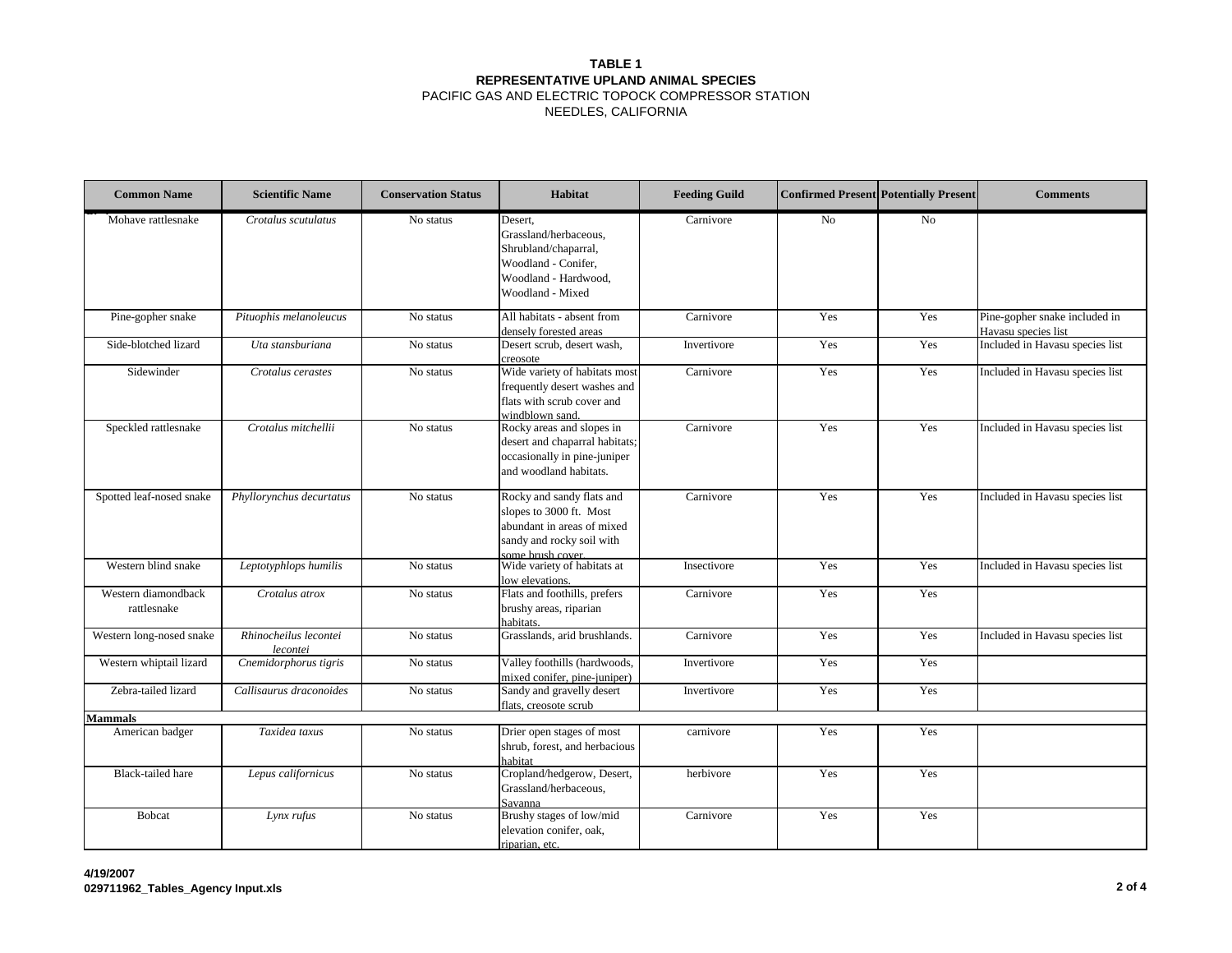#### **TABLE 1 REPRESENTATIVE UPLAND ANIMAL SPECIES** PACIFIC GAS AND ELECTRIC TOPOCK COMPRESSOR STATION

| <b>Common Name</b>          | <b>Scientific Name</b>       | <b>Conservation Status</b>                   | <b>Habitat</b>                                                                                                          | <b>Feeding Guild</b>                                          | <b>Confirmed Present Potentially Present</b> |                                 | <b>Comments</b>                 |
|-----------------------------|------------------------------|----------------------------------------------|-------------------------------------------------------------------------------------------------------------------------|---------------------------------------------------------------|----------------------------------------------|---------------------------------|---------------------------------|
| California ground squirrel  | Spermophilus beecheyi        | No status                                    | Found in a wide variety of<br>habitats. Usually in open<br>areas in many plant<br>communities                           | herbivore                                                     | No                                           | No                              |                                 |
| California myotis           | Myotis californicus          | No status                                    | Desert, chaparral, woodland,<br>and forest from sea level up<br>to ponderosa pine, mixed<br>conifer, and ieffery pine.  | Invertivore                                                   | Yes                                          | Yes                             | Included in Havasu species list |
| Cave myotis                 | Myotis velifer               | CSC; no federal status                       | Desert scrub, desert wash,<br>Yes<br>Insectivore<br>desert succulent scrub, and<br>desert riparian                      |                                                               | Yes                                          | Included in Havasu species list |                                 |
| Coyote                      | Canis latrans                | No status                                    | open brush, scrub,<br>herbaceous habitats.                                                                              | Yes<br>Yes<br>carnivore                                       |                                              |                                 |                                 |
| Deer mouse                  | Peromyscus maniculatus       | No status                                    | All habitats                                                                                                            | herbivore/invertivore                                         | Yes                                          | Yes                             |                                 |
| Desert cottontail           | Sylvilagus audubonii         | No status                                    | Grasslands, open forests,<br>desert shrub.                                                                              | herbivore/ granivore                                          | Yes                                          | Yes                             |                                 |
| Desert kit fox              | Vulpes macrotis              | State status: protected<br>furbearing mammal | Annual grasslands or grassy<br>open stages of veg<br>w/scattered brush.                                                 | carnivore                                                     | Yes                                          | Yes                             |                                 |
| Desert shrew                | Notiosorex crawfordi         | No status                                    | Desert wash, desert scrub,<br>No<br>Invertivore<br>desert riparian, mixed<br>chaparral, and pinyon/juniper<br>habitats. |                                                               | Yes                                          |                                 |                                 |
| Desert woodrat              | Neotoma lepida               | No status                                    | Joshua tree, pinyon-juniper,<br>most desert habitats.                                                                   | herbivore/ granivore                                          | Yes                                          | Yes                             |                                 |
| Marriam kangaroo rat        | Dipodomys merriami           | No status                                    | desert scrub and alkali desert<br>shrub, sagebrush, Joshua<br>tree, perfers sparse habitat.                             | granivore                                                     | Yes                                          | Yes                             |                                 |
| Nelson's bighorn sheep      | Ovis canadesis nelsoni       | BLM: Sensitive/ FS:<br>Sensitive             | Desert mt. ranges, alpine<br>dwarf shrub, low sage, desert<br>shrub, etc.                                               | herbivore                                                     | Yes                                          | Yes                             |                                 |
| Pallid bat                  | Antrozous pallidus           | CSC; no federal status                       | Common in open dry<br>habitats with rocky areas for<br>roosting                                                         | Invertivore                                                   | Yes                                          | Yes                             | Included in Havasu species list |
| Raccoon                     | Procyon lotor                | No status                                    | All habitats except alpine<br>and desert w/out water.                                                                   | Carnivore, Frugivore,<br>Granivore, Invertivore,<br>Piscivore | Yes                                          | Yes                             |                                 |
| Stripped skunk              | Mephitis mephitis            | No status                                    | Earlier successional stages of<br>conifer and dec. forest,<br>intermed canopy.                                          | Carnivore, Frugivore,<br>Invertivore                          | Yes                                          | Yes                             |                                 |
| Whitetail antelope squirrel | Ammospermophilus<br>leucurus | No status                                    | Desert scrub                                                                                                            | omnivore                                                      | Yes                                          | Yes                             |                                 |
| Yuma myotis                 | Myotis yumanensis            | Federal species of concern                   | Wide variety of habitats,<br>optimally open forest and<br>woodlands with a source of<br>water over which to feed.       | Insectivore                                                   | Yes                                          | Yes                             | Included in Havasu species list |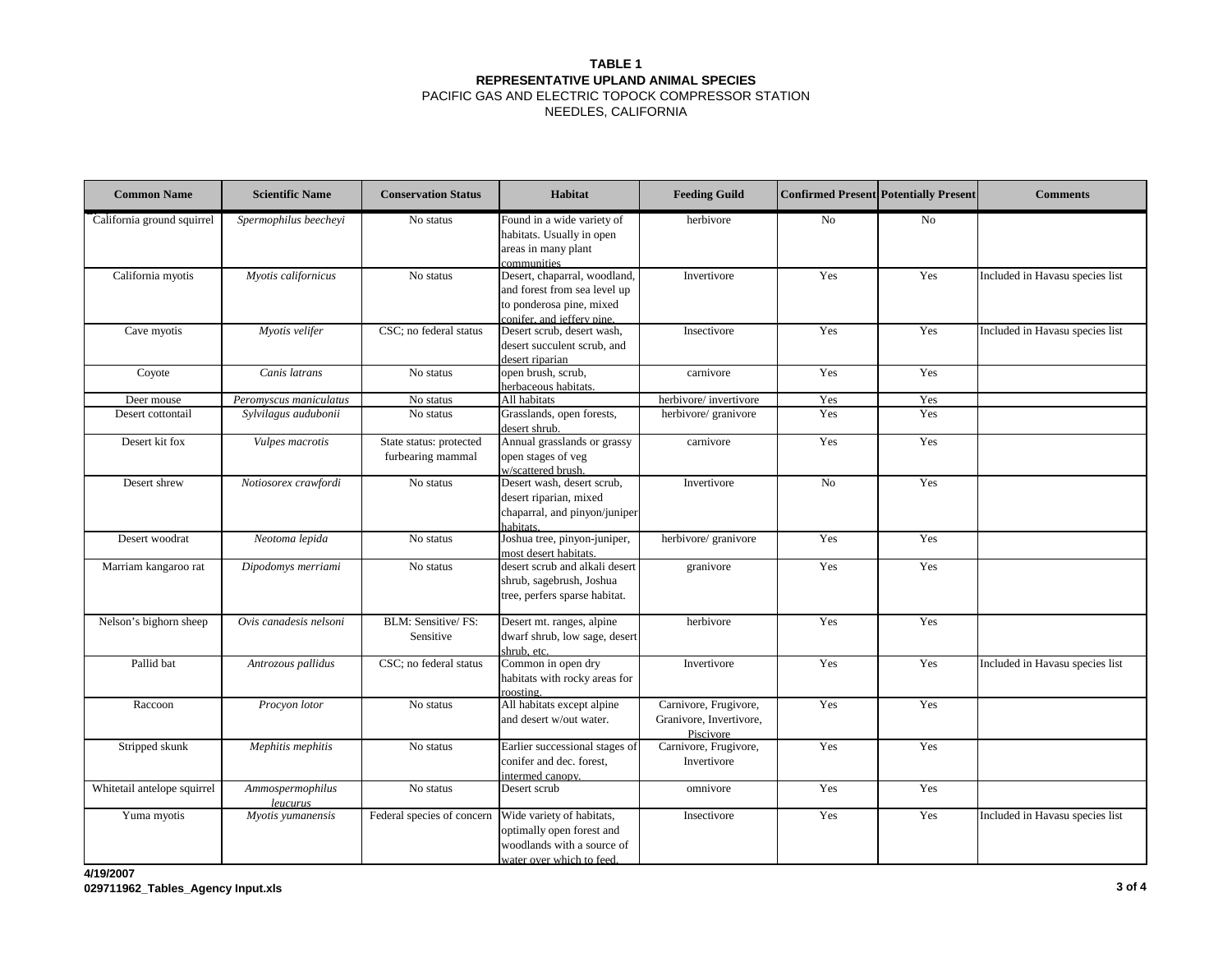#### **TABLE 1 REPRESENTATIVE UPLAND ANIMAL SPECIES** PACIFIC GAS AND ELECTRIC TOPOCK COMPRESSOR STATION NEEDLES, CALIFORNIA

| <b>Common Name</b> | <b>Scientific Name</b> | <b>Conservation Status</b> | Habitat | <b>Feeding Guild</b> | Confirmed Present Potentially Present | Comments |
|--------------------|------------------------|----------------------------|---------|----------------------|---------------------------------------|----------|
| $-1$               |                        |                            |         |                      |                                       |          |

Notes:

\* Confirmed present based on information from Havasu National Wildlife Refuge

FS: Federal status

CSC - Department of Fish and Game California special concern species; possibly vulnerable to extinction (have declining populations).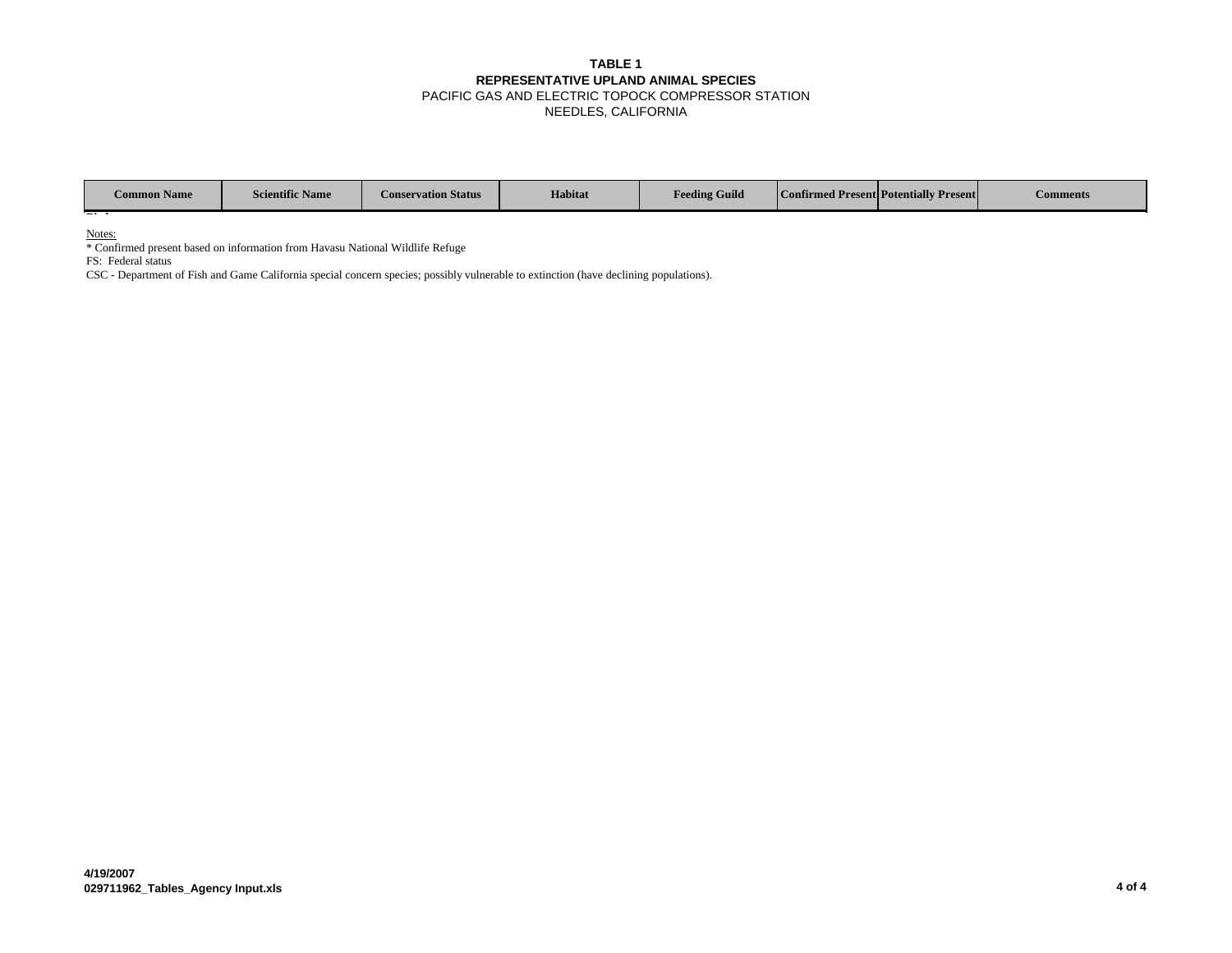# **TABLE 2 REPRESENTATIVE UPLAND PLANT SPECIES**

PACIFIC GAS AND ELECTRIC TOPOCK COMPRESSOR STATION NEEDLES, CALIFORNIA

| <b>Common Name</b>                                  | <b>Scientific Name</b>  | Family         | <b>Conservation</b><br><b>Status</b> | Habitat                                           | Confirmed<br><b>Present</b> | <b>Potentially</b><br><b>Present</b> |
|-----------------------------------------------------|-------------------------|----------------|--------------------------------------|---------------------------------------------------|-----------------------------|--------------------------------------|
| Catclaw acacia                                      | Acacia greggii          | Fabaceae       | No status                            | Wash                                              | Yes                         | Yes                                  |
| White burrobush                                     | Ambrosia dumosa         | Asteraceae     | No status                            | <b>Creosote Bush Scrub</b>                        | N <sub>0</sub>              | N <sub>0</sub>                       |
| Cushenbury milk-vetch                               | Astragalus albens       | Fabaceae       | Federally<br>Endangered              | Rocky areas, Elevation<br>Range 3600 to 5400 feet | N <sub>0</sub>              | N <sub>o</sub>                       |
| Lane mountain milk-vetch                            | Astragalus jaegerianus  | Fabaceae       | Federally<br>Endangered              | Shrub association                                 |                             | N <sub>o</sub>                       |
| Cattle-spinach (also known as<br>allscale)          | Atriplex polycarpa      | Chenopodiaceae | No status                            | Creosote Bush Scrub                               |                             | Yes                                  |
| Sweetbush                                           | Bebbia juncea aspera    | Asteraceae     | No status                            | <b>Creosote Bush Scrub</b>                        | Yes                         | Yes                                  |
| Foothills palo verde                                | Cercidium microphylla   | Fabaceae       | No status                            | Wash                                              | Yes                         | Yes                                  |
| Straw-bed pincushion                                | Chaenactis carphoclinia | Asteraceae     | No status                            | <b>Wash Annuals</b>                               | Yes                         | Yes                                  |
| Brittle spiny flower (also known as<br>spineflower) | Chorizanthe brevicornu  | Polygonaceae   | No status                            | <b>Creosote Bush Scrub</b>                        | Yes                         | Yes                                  |
| Soft-prairie clover (also known as<br>dalea)        | Dalea mollissima        | Fabaceae       | No status                            | <b>Creosote Bush Scrub</b>                        | N <sub>0</sub>              | N <sub>o</sub>                       |
| Barnaby smokethorn                                  | Dalea spinosa           | Fabaceae       | No status                            | Wash                                              | N <sub>o</sub>              | <b>No</b>                            |
| White brittlebush                                   | Encelia farinosa        | Asteraceae     | No status                            | <b>Creosote Bush Scrub</b>                        |                             | Yes                                  |
| Parish's daisy                                      | Erigeron parishii       | Asteraceae     | Federally<br>Threatened              | Limestone substrate; rocky<br>slopes              | N <sub>0</sub>              | N <sub>o</sub>                       |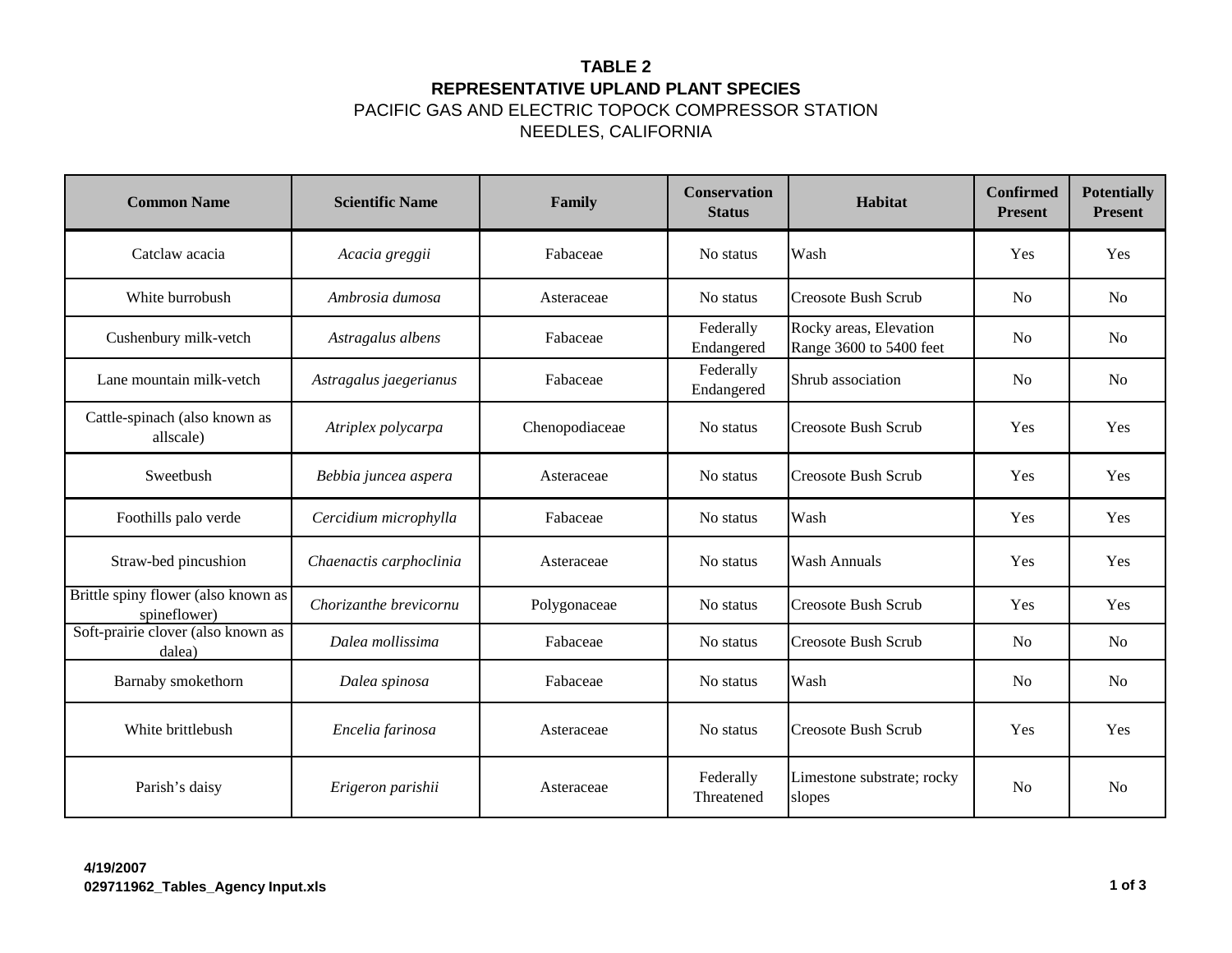# **TABLE 2 REPRESENTATIVE UPLAND PLANT SPECIES**

PACIFIC GAS AND ELECTRIC TOPOCK COMPRESSOR STATION NEEDLES, CALIFORNIA

| <b>Common Name</b>                                  | <b>Scientific Name</b>                      | Family              | <b>Conservation</b><br><b>Status</b>                   | <b>Habitat</b>                                        | <b>Confirmed</b><br><b>Present</b> | <b>Potentially</b><br><b>Present</b> |
|-----------------------------------------------------|---------------------------------------------|---------------------|--------------------------------------------------------|-------------------------------------------------------|------------------------------------|--------------------------------------|
| Skeleton weed                                       | Eriogonum deflexum                          | Polygonaceae        | No status                                              | <b>Wash Annuals</b>                                   | Yes                                | Yes                                  |
| Trumpet buckwheat (also known as<br>desert trumpet) | Eriogonum inflatum                          | Polygonaceae        | No status                                              | <b>Creosote Bush Scrub</b>                            | Yes                                | Yes                                  |
| Cushenbury buckwheat                                | Eriogonum ovalifolium var.<br><b>Vineum</b> | Polygonaceae        | Federally<br>Endangered                                | Limestone areas, elevation<br>range 4500 to 6300 feet |                                    | <b>No</b>                            |
| <b>Barrel</b> cactus                                | Ferocactus cylindraceus                     | Cactaceae           | No status                                              | <b>Creosote Bush Scrub</b>                            |                                    | Yes                                  |
| White cheesebush                                    | Hymenoclea salsola                          | Asteraceae          | No status                                              | Creosote Bush Scrub                                   |                                    | Yes                                  |
| Desert-lavender                                     | Hyptis emoryi                               | Lamiaceae           | No status                                              | Wash                                                  |                                    | <b>No</b>                            |
| Small flower ratany                                 | Krameria erecta                             | Kramerianceae       | No status                                              | Creosote Bush Scrub                                   |                                    | <b>No</b>                            |
| Bristley langloisia                                 | Langloisia setosissma                       | Polemoniaceae       | No status                                              | <b>Wash Annuals</b>                                   | N <sub>o</sub>                     | N <sub>o</sub>                       |
| Creosote bushes                                     | Larrea tridentata                           | Zygophyllaceae      | No status                                              | Dry hills and well-drained<br>areas                   | Yes                                | Yes                                  |
| Pepper grass                                        | Lepidium densiflorum                        | <b>Brassicaceae</b> | No status                                              | <b>Wash Annuals</b>                                   | Yes                                | Yes                                  |
| Arizona lupine                                      | Lupinus arizonicus                          | Fabaceae            | No status                                              | Wash Annuals                                          | Yes                                | Yes                                  |
| Beavertail cactus                                   | Opuntia basilaris                           | Cactaceae           | No status                                              | <b>Creosote Bush Scrub</b>                            | Yes                                | Yes                                  |
| Straw-top cholla (also known as<br>golden cholla)   | Opuntia echinocarpa                         | Cactaceae           | vulnerable                                             | <b>Creosote Bush Scrub</b>                            | Yes                                | Yes                                  |
| Cushenbury oxytheca                                 | Oxytheca parishii Var.<br>Goodmaniana       | Polygonaceae        | Federally<br>Endangered                                | Limestone talus, 1300-2000<br>m                       |                                    | <b>No</b>                            |
| Smoke tree<br><del>4/19/2007</del>                  | Psorothamnus spinosus                       | Fabaceae            | Arizona state<br>protected status:<br>salvage assessed | Wash                                                  | Yes                                | Yes                                  |

**029711962\_Tables\_Agency Input.xls 2 of 3**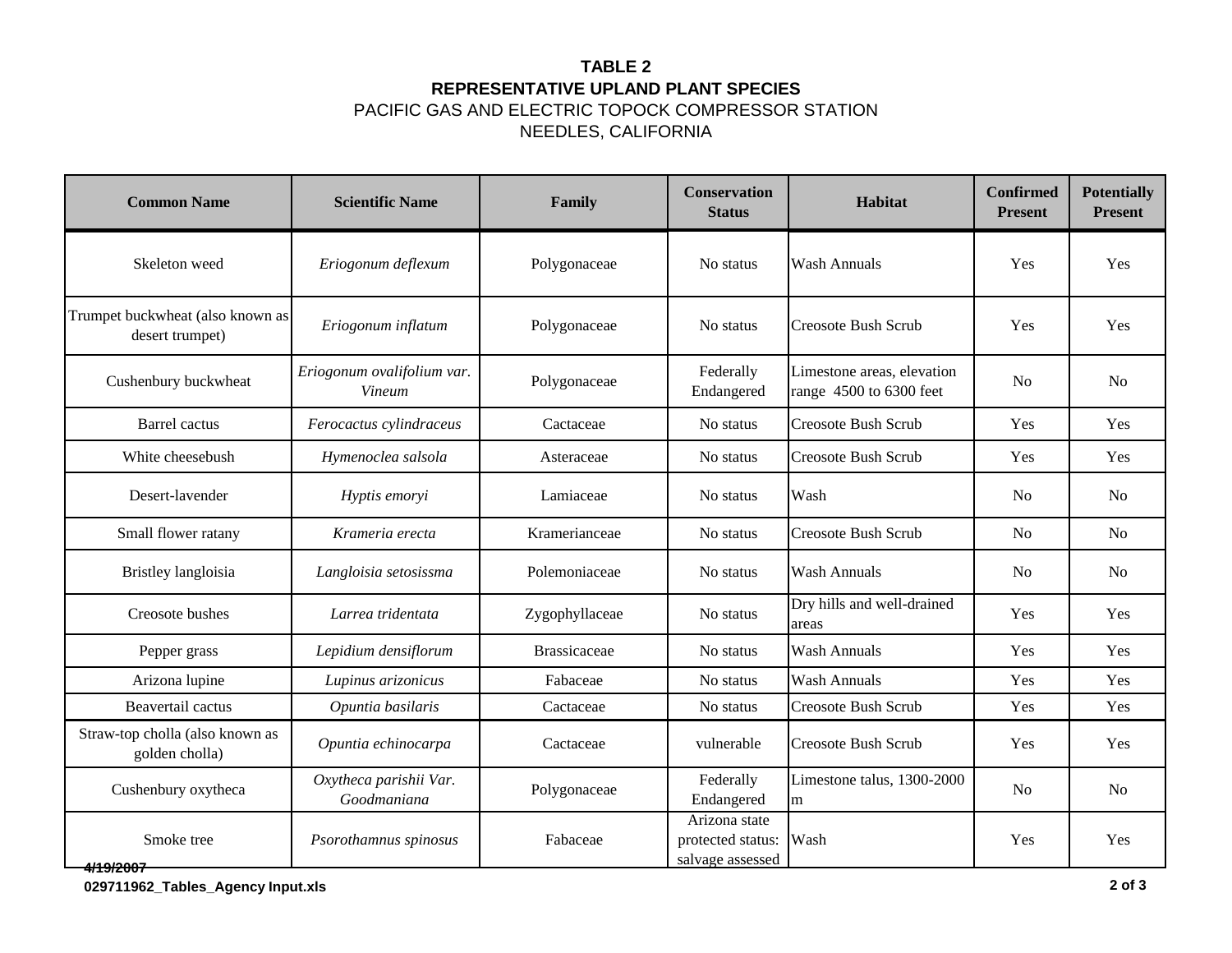# **TABLE 2 REPRESENTATIVE UPLAND PLANT SPECIES** PACIFIC GAS AND ELECTRIC TOPOCK COMPRESSOR STATION

| <b>Common Name</b>                                       | <b>Scientific Name</b>   | Family          | Conservation<br><b>Status</b> | <b>Habitat</b>      | <b>Confirmed</b><br><b>Present</b> | <b>Potentially</b><br><b>Present</b> |
|----------------------------------------------------------|--------------------------|-----------------|-------------------------------|---------------------|------------------------------------|--------------------------------------|
| Notch-leafed phacelia                                    | Phacelia crenulata       | Hydrophyllaceae | No status                     | Wash                | Yes                                | Yes                                  |
| Honey mesquite                                           | Prosopis glandulosa      | Fabaceae        | No status                     | Wash                | Yes                                | Yes                                  |
| Common Mediteranean grass (also<br>known as split grass) | Schismus barbatas        | Poaceae         | No status                     | <b>Wash Annuals</b> | N <sub>o</sub>                     | N <sub>o</sub>                       |
| Brown-plume wire-lettuce                                 | Stephanomeria pauciflora | Asteraceae      | No status                     | Wash                | Yes                                | Yes                                  |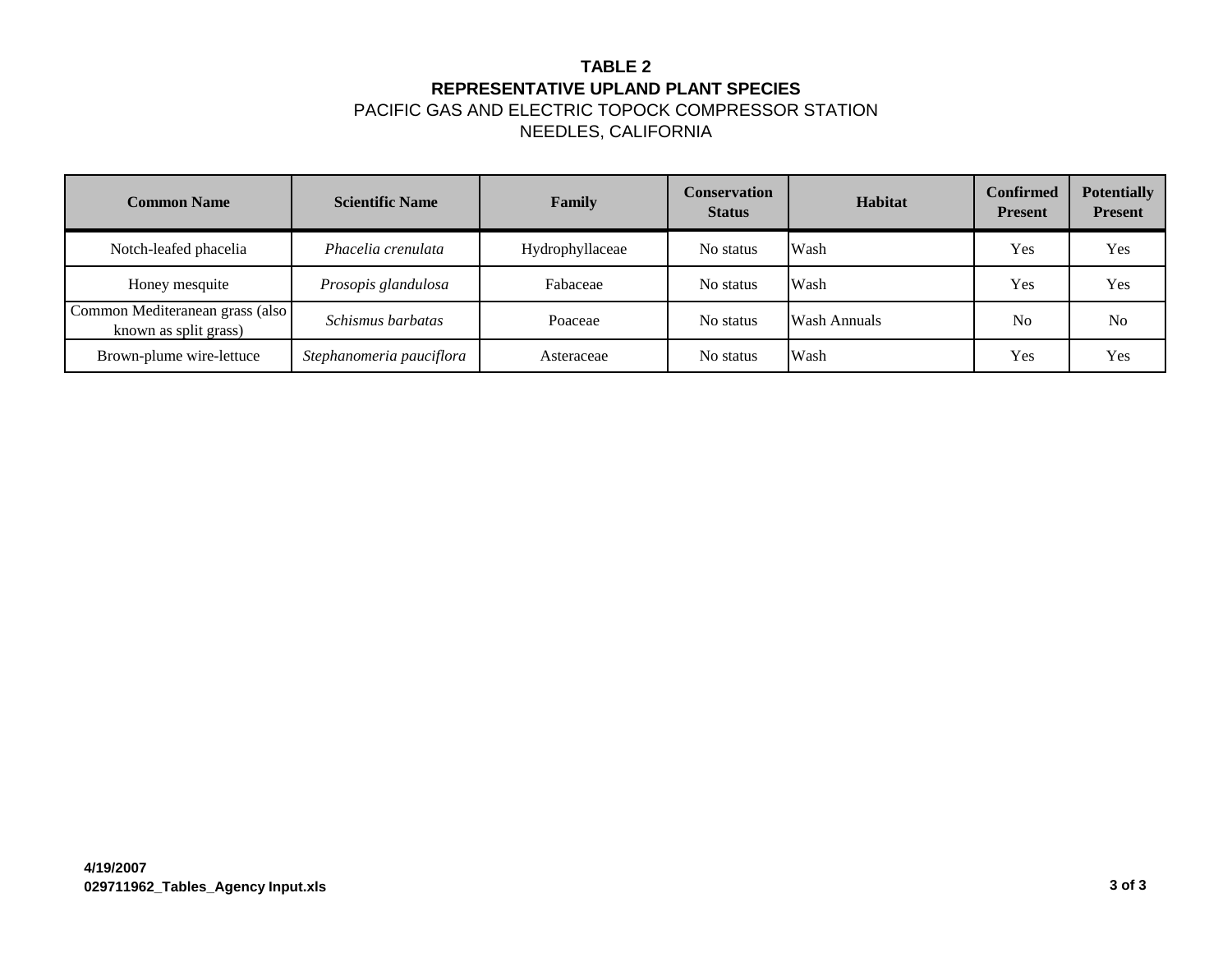| <b>Common Name</b>       | <b>Scientific Name</b>                 | <b>Conservation</b><br><b>Status</b> | <b>Habitat</b>                                             | Feeding<br>Guild             | <b>Confirmed</b><br><b>Present</b> | <b>Potentially</b><br><b>Present</b> | <b>Comments</b>                      |
|--------------------------|----------------------------------------|--------------------------------------|------------------------------------------------------------|------------------------------|------------------------------------|--------------------------------------|--------------------------------------|
| <b>Birds</b>             |                                        |                                      |                                                            |                              |                                    |                                      |                                      |
| American Coot            | Fulica americana                       | No status                            | Dense Emergent<br><b>Aquatic Vegetation</b>                | Omnivore                     | Yes                                | Yes                                  |                                      |
| Arizona Bell's vireo     | Vireo bellii arisonae                  | <b>State Endangered</b>              | <b>Dense Vegetation</b>                                    | Insectivore                  | Yes                                | Yes                                  |                                      |
| Belted kingfisher        | Ceryle alcyon                          | No status                            | Riparian or Aquatic                                        | Carnivore                    | Yes                                | Yes                                  |                                      |
| Brown-crested flycatcher | Yiarchus tryannulus                    | LC; DFG-CSC                          | Riparian Thicket                                           | Insectivore                  | Yes                                | Yes                                  | Nests locally according to<br>Havasu |
| California brown pelican | Pelecanus occidentalis<br>californicus | State and<br>Federally<br>Endangered | Uncommon transient<br>at many Arizona<br>lakes and rivers. | Piscivore                    | N <sub>o</sub>                     | Yes                                  |                                      |
| Crissal thrasher         | Toxostoma crissale                     | LC, DFG-CSC,<br><b>FWS-BCC</b>       | Dense Thickets                                             | Omnivore                     | Yes                                | Yes                                  | Common and nesting in<br>Havasu      |
| Gambel's quail           | Callipepla gambelii                    | No status                            | <b>Desert Habitats</b>                                     | Herbivore                    | Yes                                | Yes                                  | Common and nesting in<br>Havasu      |
| Gila woodpecker          | Melanerpes uropygailis                 | State Endangered Riparian trees      |                                                            | Insectivore<br>Herbivore     | Yes                                | Yes                                  | Common and nesting in<br>Havasu      |
| Great blue heron         | Ardea herodias                         |                                      | LC, CDF sensitive Requires trees for<br>nesting            | Carnivore                    | Yes                                | Yes                                  | Common and nesting in<br>Havasu      |
| Great egret              | Casmerodius albus                      |                                      | LC, CDF sensitive Requires trees for<br>nesting            | Carnivore and<br>Insectivore | Yes                                | Yes                                  | Common and nesting in<br>Havasu      |
| Great-tailed grackle     | Quiscalus mexicanus                    | No status                            | Open near Water                                            | Omnivore                     | Yes                                | Yes                                  | Common and nesting in<br>Havasu      |
| Least Bell's vireo       | Vireo bellii pusillus                  | State and<br>Federally<br>Endangered | Dense Vegetation                                           | Insectivore                  | Yes                                | Yes                                  |                                      |
| Lesser nighthawk         | Chordeiles acutipennis                 | No status                            | Riparian and open<br>low lands                             | Insectivore                  | Yes                                | Yes                                  | Common and nesting in<br>Havasu      |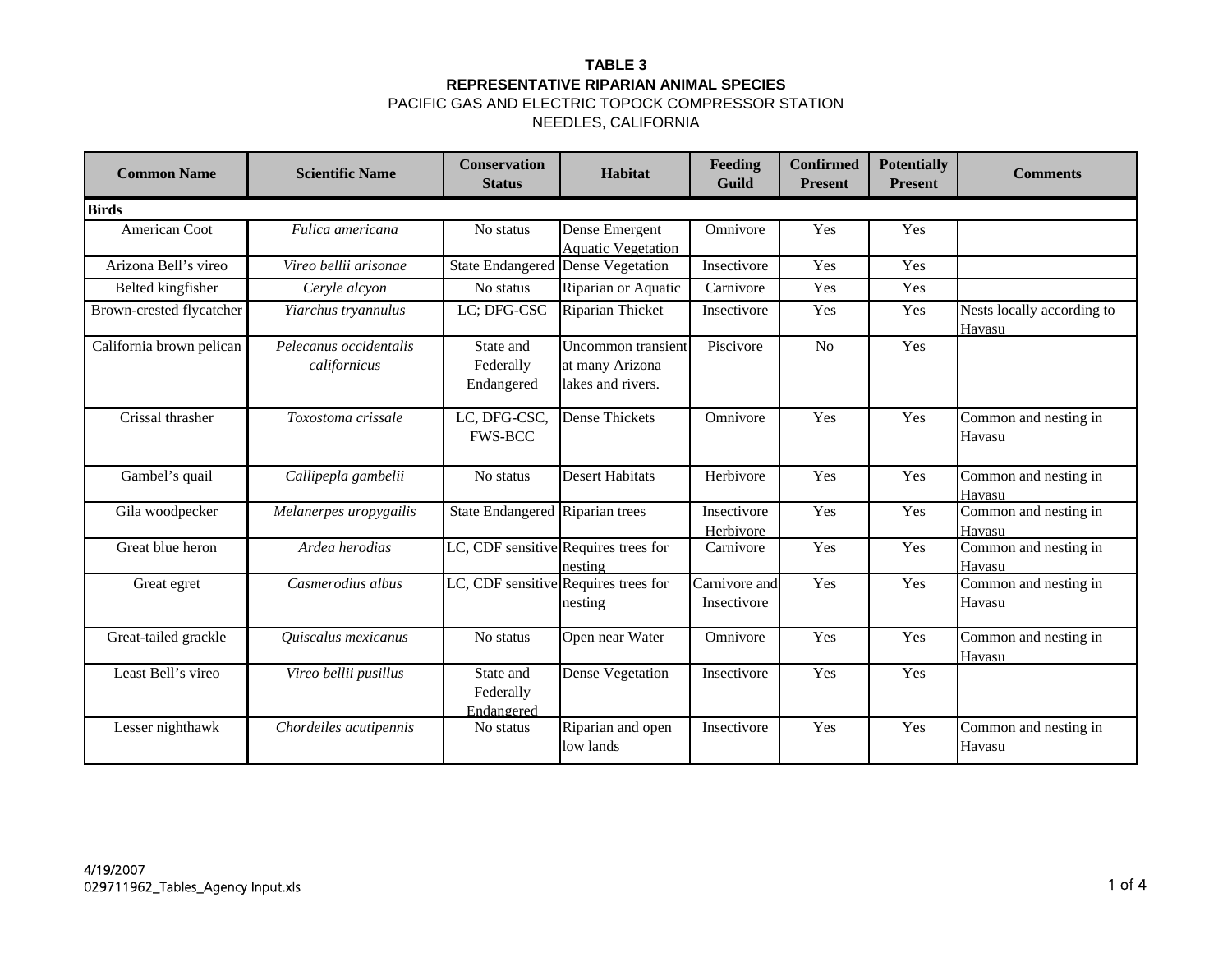| <b>Common Name</b>                | <b>Scientific Name</b>              | <b>Conservation</b><br><b>Status</b>       | <b>Habitat</b>                                                           | <b>Feeding</b><br>Guild   | <b>Confirmed</b><br><b>Present</b> | <b>Potentially</b><br><b>Present</b> | <b>Comments</b>                                      |
|-----------------------------------|-------------------------------------|--------------------------------------------|--------------------------------------------------------------------------|---------------------------|------------------------------------|--------------------------------------|------------------------------------------------------|
| Mallard                           | Anas platyrhynchos                  | No status                                  | River, Riparian<br>Vegetation                                            | 90%<br>herbivore          | Yes                                | Yes                                  | Common and nesting in<br>Havasu                      |
|                                   |                                     |                                            |                                                                          | 10%<br>Insectivore        |                                    |                                      |                                                      |
| Northern rough-winged<br>swallow  | Stegidopteryx serripennis           | No status                                  | Trees or cliffs                                                          | Insectivore               | Yes                                | Yes                                  | Common and nesting in<br>Havasu                      |
| Pied-billed grebe                 | Podilymbus podiceps                 | No status                                  | Open water and<br>Vegetation                                             | Omnivore                  | Yes                                | Yes                                  | Common and nesting in<br>Havasu                      |
| Song sparrow                      | Melospiza melodia                   | LC in Alameda<br>and San Pablo<br>counties | Riparian                                                                 | Herbivore<br>Carnivore    | Yes                                | Yes                                  | Common and nesting in<br>Havasu                      |
| Sonoran yellow warbler            | Dendroica petechia sonorana         | LC; DFG-CSC,<br><b>FWS-BCC</b>             | Riparian woodlands,<br>coastal/desert<br>lowlands                        | Insectivore/<br>herbivore | N <sub>o</sub>                     | N <sub>o</sub>                       |                                                      |
| Southwestern willow<br>flycatcher | Epidonax tailli extimus             | Federally<br>Endangered                    | Dense riparian<br>vegetation                                             | Insectivore               | Yes                                | Yes                                  | Listed as nesting locally in<br>Havasu, but uncommon |
| Western yellow-billed<br>cuckoo   | Coccyzus americanus<br>occidentalis | State Endangered Densely foliated          | deciduous trees esp.<br>willows; Large<br>blocks of Riparian<br>woodland | Insectivore               | Yes                                | Yes                                  |                                                      |
| Yellow-breasted chat              | Icteria Virens                      | LC, DFG-CSC                                | Riparian thickets                                                        | Insectivore<br>Herbivore  | Yes                                | Yes                                  | Listed as nesting locally in<br>Havasu, and common   |
| Yumma clapper rail                | Rallus longirostris yumanensis      | Federally and                              | Fresh water and<br>State Endangered brackish marshes                     | Insectivore               | Yes                                | Yes                                  | Listed in Havasu as nesting<br>locally, but uncommon |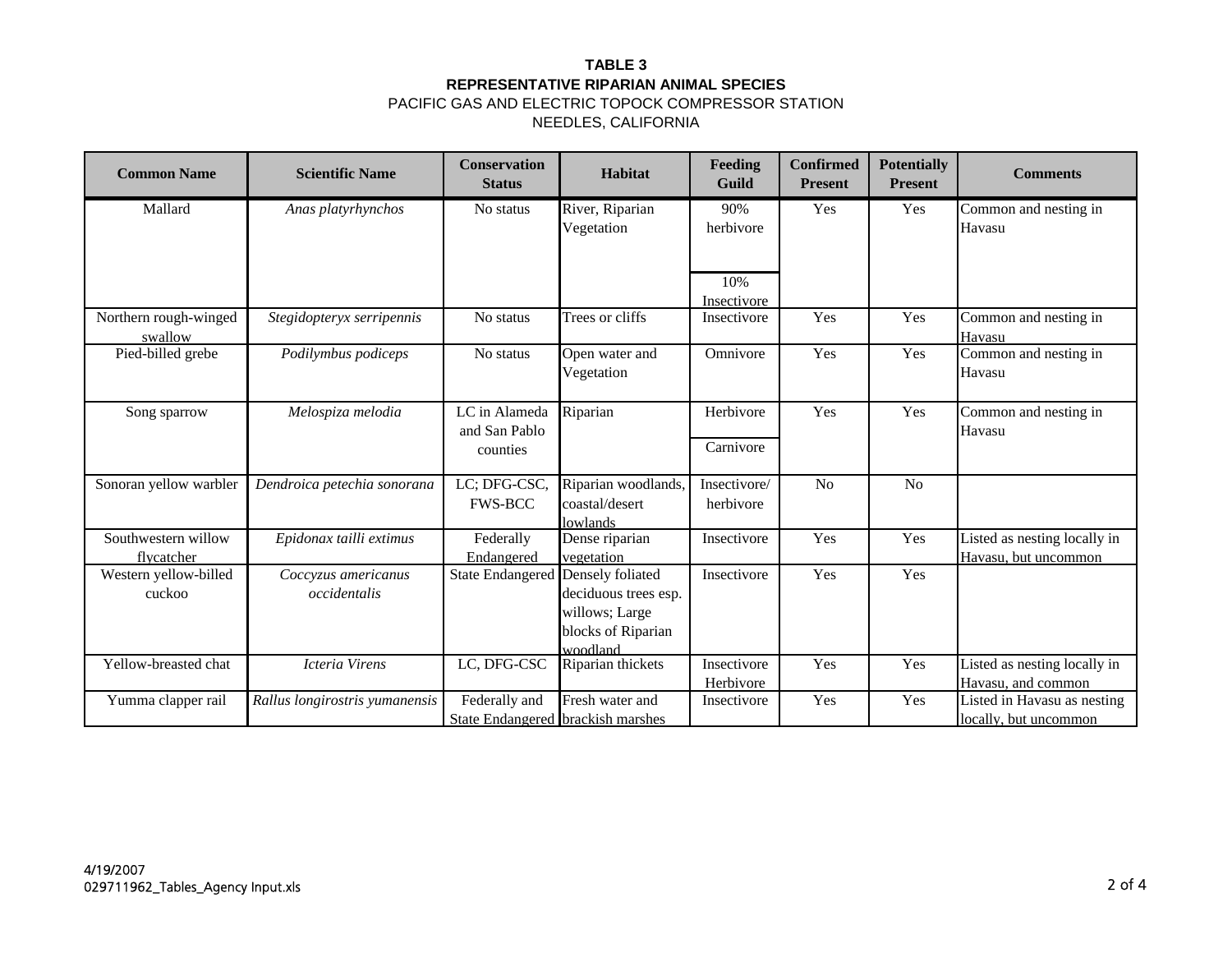| <b>Common Name</b>                 | <b>Scientific Name</b>            | <b>Conservation</b><br><b>Status</b> | Habitat                                                                                                | Feeding<br>Guild         | Confirmed<br><b>Present</b> | <b>Potentially</b><br><b>Present</b> | <b>Comments</b>                                                    |
|------------------------------------|-----------------------------------|--------------------------------------|--------------------------------------------------------------------------------------------------------|--------------------------|-----------------------------|--------------------------------------|--------------------------------------------------------------------|
| <b>Reptiles</b>                    |                                   |                                      |                                                                                                        |                          |                             |                                      |                                                                    |
| Pine-gopher snake                  | Pituophis melanoleucus            | No status                            | All habitats - absent<br>from densely<br>forested areas                                                | Carnivore                | Yes                         | Yes                                  | Included in Havasu species<br>list                                 |
| Western diamondback<br>rattlesnake | Crotalus atrox                    | No status                            | Flats and foot hills,<br>prefers brushy areas,<br>riparian habitats.                                   | Carnivore                | Yes                         | Yes                                  | Included in Havasu species<br>list                                 |
| <b>Amphibians</b>                  |                                   |                                      |                                                                                                        |                          |                             |                                      |                                                                    |
| Arroyo toad                        | Bufo microscaphus<br>californicus | Federally<br>Endangered              | Desert Riparian                                                                                        | Insectivore              | N <sub>0</sub>              | N <sub>o</sub>                       |                                                                    |
| Fish                               |                                   |                                      |                                                                                                        |                          |                             |                                      |                                                                    |
| Bonytail chub                      | Gila elegans                      | State and<br>Federally<br>Endangered | Warm, swift, turbid<br>mainstem rivers of<br>the Colorado River<br><b>hasin</b>                        | Omnivore                 | No                          | Yes                                  |                                                                    |
| Razorback sucker                   | Xyrauchen texanus                 | State and<br>Federally<br>Endangered | Riverine and<br>lacustrine areas.<br>Generally not in fast<br>moving waters and<br>may use backwaters. | Benthic<br>invertebrates | N <sub>o</sub>              | Yes                                  |                                                                    |
| Colorado pikeminnow                | Ptychocheilus lucius              | State and<br>Federally<br>Endangered | Colorado River                                                                                         | Carnivore                | N <sub>o</sub>              | N <sub>o</sub>                       | This species extirpated from<br>the lower Colorado River<br>basin. |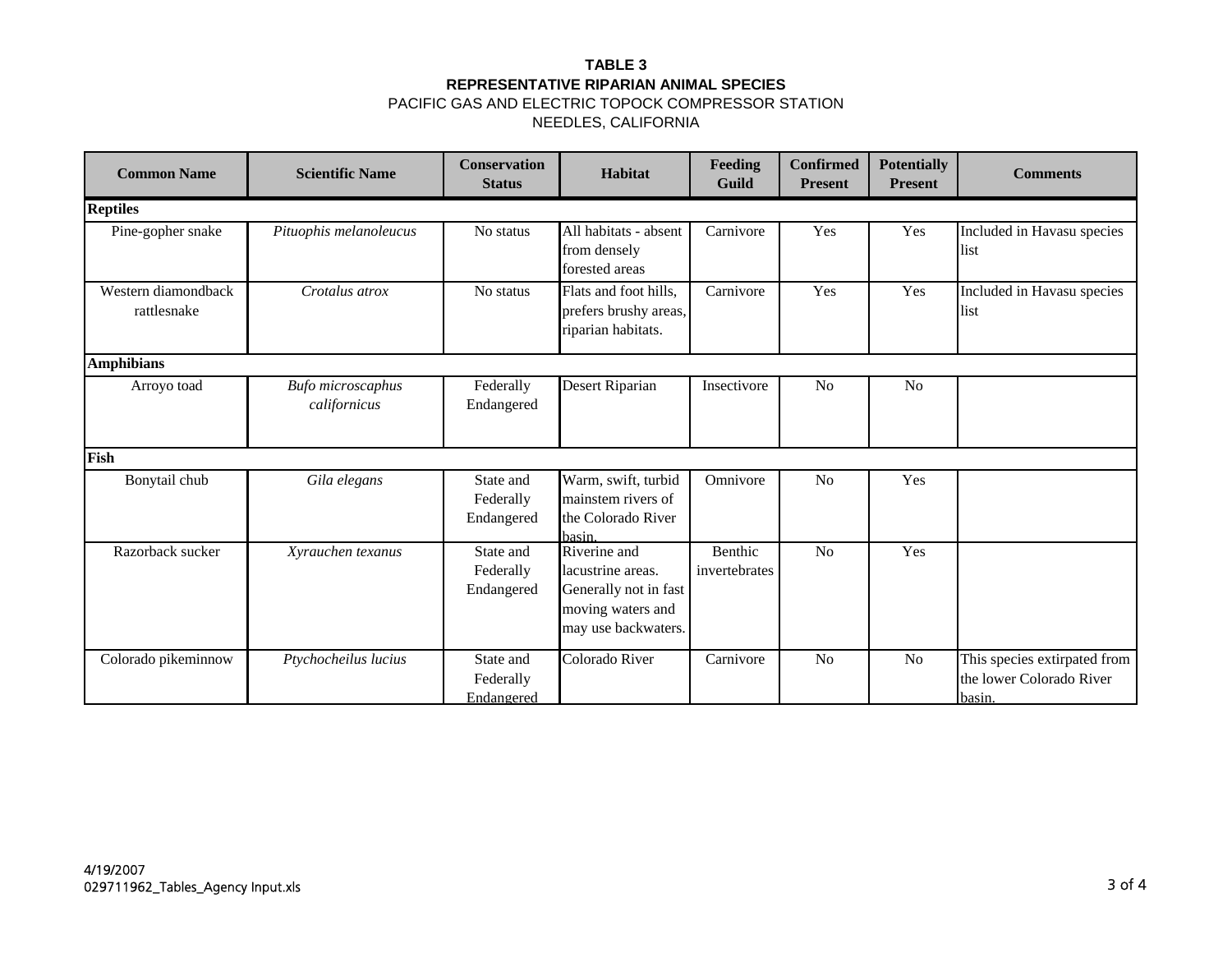| <b>Common Name</b> | <b>Scientific Name</b> | <b>Conservation</b><br><b>Status</b> | Habitat                                                                                                 | Feeding<br>Guild                                                    | <b>Confirmed</b><br><b>Present</b> | <b>Potentially</b><br><b>Present</b> | <b>Comments</b>                    |
|--------------------|------------------------|--------------------------------------|---------------------------------------------------------------------------------------------------------|---------------------------------------------------------------------|------------------------------------|--------------------------------------|------------------------------------|
| <b>Mammals</b>     |                        |                                      |                                                                                                         |                                                                     |                                    |                                      |                                    |
| Beaver             | Castor canadesis       | No status                            | Riparian                                                                                                | Herbivore                                                           | Yes                                | Yes                                  |                                    |
| <b>Bobcat</b>      | Lynx rufus             | No status                            | Brushy stages of<br>low/mid elevation<br>conifer, oak,<br>riparian, etc.                                | Carnivore                                                           | Yes                                | Yes                                  |                                    |
| Cave myotis        | Myotis velifer         | CSC; no federal<br>status            | Desert scrub, desert<br>wash, desert<br>succulent scrub, and<br>desert riparian                         | Insectivore                                                         | Yes                                | Yes                                  | Included in Havasu species<br>list |
| Deer mouse         | Peromyscus maniculatus | No status                            | All habitats                                                                                            | Herbivore/<br>invertivore                                           | Yes                                | Yes                                  |                                    |
| Desert shrew       | Notiosorex crawfordi   | No status                            | Desert wash, desert<br>scrub, desert<br>riparian, mixed<br>chaparral, and<br>pinyon/juniper<br>habitate | Invertivore                                                         | N <sub>o</sub>                     | Yes                                  |                                    |
| Raccoon            | Procyon lotor          | No status                            | All habitats except<br>alpine and desert<br>w/out water.                                                | Carnivore,<br>Frugivore,<br>Granivore,<br>Invertivore,<br>Piscivore | Yes                                | Yes                                  |                                    |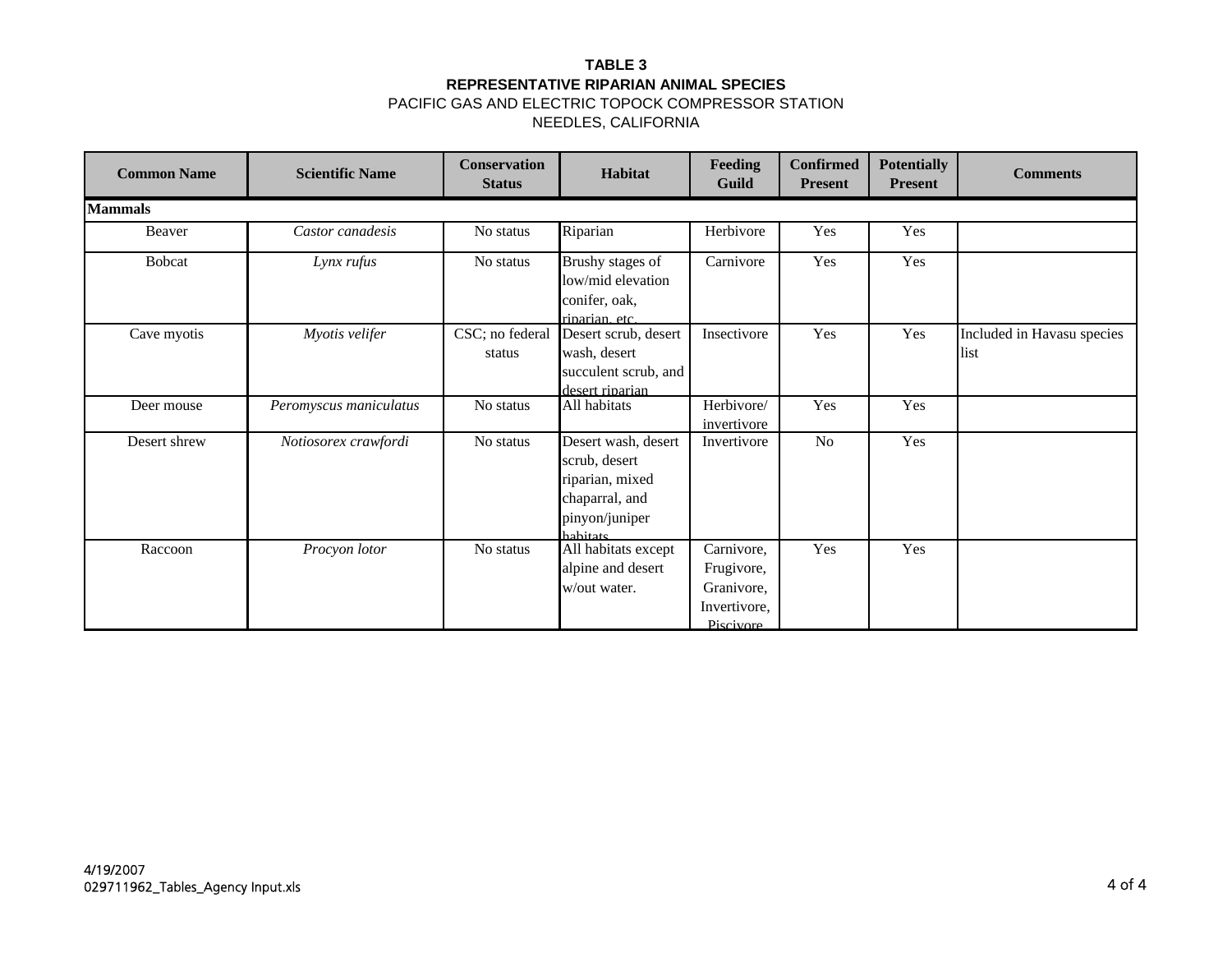# **TABLE 4 REPRESENTATIVE RIPARIAN PLANT SPECIES**

| <b>Common Name</b>                     | <b>Scientific Name</b> | Family     | <b>Conservation</b><br><b>Status</b> | Habitat                                       | <b>Confirmed</b><br><b>Present</b> | <b>Potentially</b><br><b>Present</b> |
|----------------------------------------|------------------------|------------|--------------------------------------|-----------------------------------------------|------------------------------------|--------------------------------------|
| Sedge                                  | Carex sp.              | Cyperaceae | No status                            | Wetland                                       | Yes                                | <b>Yes</b>                           |
| Palo verde                             | Cericidum sp.          | Fabaceae   | No status                            | Desert riparian                               | Yes                                | Yes                                  |
| Arrowweed                              | Pluchea sericea        | Asteraceae | No status                            | Desert scrub, desert wash,<br>desert riparian | Yes                                | Yes                                  |
| Common reed                            | Phragmites communis    | Poaceae    | No status                            | Wetland                                       | Yes                                | Yes                                  |
| Mesquite                               | Prosopis sp.           | Fabaceae   | No status                            | Desert riparian, desert wash                  | Yes                                | Yes                                  |
| Bulrush                                | Scirpus sp.            | Cyperaceae | No status                            | Wetland                                       | Yes                                | Yes                                  |
| Tamarisk (also known as salt<br>cedar) | Tamarix sp.            | Tamaraceae | No status                            | Desert riparian, desert wash                  | Yes                                | Yes                                  |
| Cattail                                | Typha sp.              | Typhaceae  | No status                            | Wetland                                       | Yes                                | Yes                                  |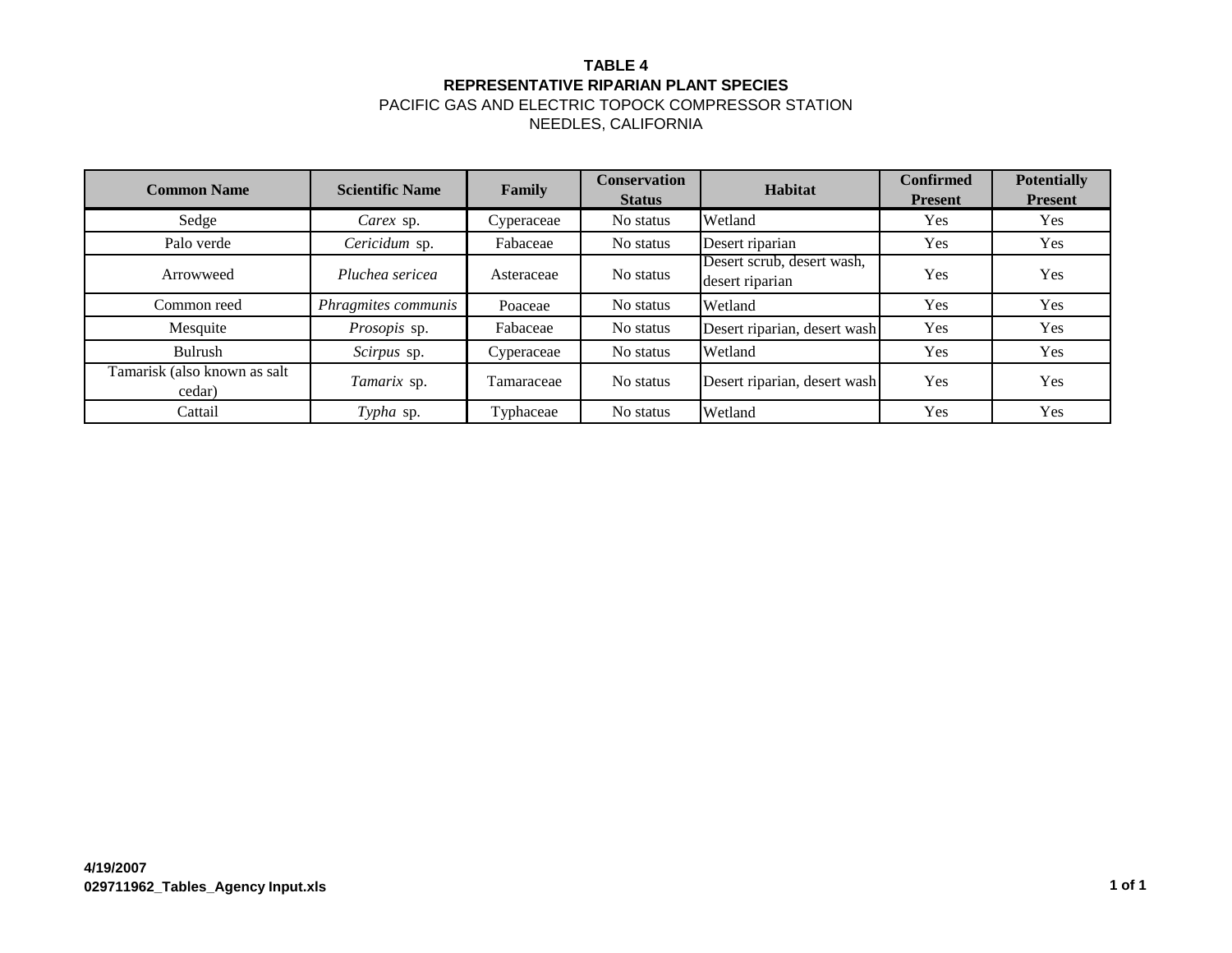## **TABLE 5 CONSTITUENTS OF POTENTIAL CONCERN** PACIFIC GAS AND ELECTRIC TOPOCK COMPRESSOR STATION NEEDLES, CALIFORNIA

| Area of          | <b>Constituents of Potential Concern</b> |                   |               |      |                |            |               |      |               |            |
|------------------|------------------------------------------|-------------------|---------------|------|----------------|------------|---------------|------|---------------|------------|
| Concern          | <b>Total</b>                             | <b>Hexavalent</b> | <b>Copper</b> | Lead | <b>Mercury</b> | Molybdenum | <b>Nickel</b> | Zinc | Title 22      | <b>TPH</b> |
|                  | <b>Chromium</b>                          | <b>Chromium</b>   |               |      |                |            |               |      | <b>Metals</b> |            |
| $AOC 1 - Bat$    | X                                        | X                 | X             | X    | X              |            | X             | X    |               |            |
| Cave Wash        |                                          |                   |               |      |                |            |               |      |               |            |
| AOC 4            | X                                        | X                 |               |      |                |            |               |      | X             |            |
| AOC <sub>9</sub> |                                          | X                 | X             | X    |                | X          | X             | X    |               |            |
| AOC10            | X                                        | X                 | X             | X    |                | X          | X             | X    |               |            |
| AOC 11           | X                                        | X                 | X             | X    |                |            | X             | X    |               |            |
| AOC 12           |                                          |                   |               |      |                |            |               |      | X             |            |
| AOC 14           |                                          | X                 |               |      |                |            |               |      | X             |            |
| Former           |                                          |                   |               |      |                |            |               |      |               | X          |
| Liquids Tank     |                                          |                   |               |      |                |            |               |      |               |            |

Notes:

1. Constituents of potential concern were discussed in the Draft RFI/RI Soil Investigation Work Plan Part A (CH2M Hill, 2006c). As discussed in Section 4.2.1 of the Draft RFI/RI Soil Investigation Work Plan Part A, soil samples collected at the lower yard will be analyzed for organic chemicals (i.e., TPH, VOCs, and PAHs) to evaluate the potential for organic chemical contamination outside the compressor station.

Acronyms:

TPH – total petroleum hydrocarbons VOCs – volatile organic chemicals PAHs – polycyclic aromatic hydrocarbons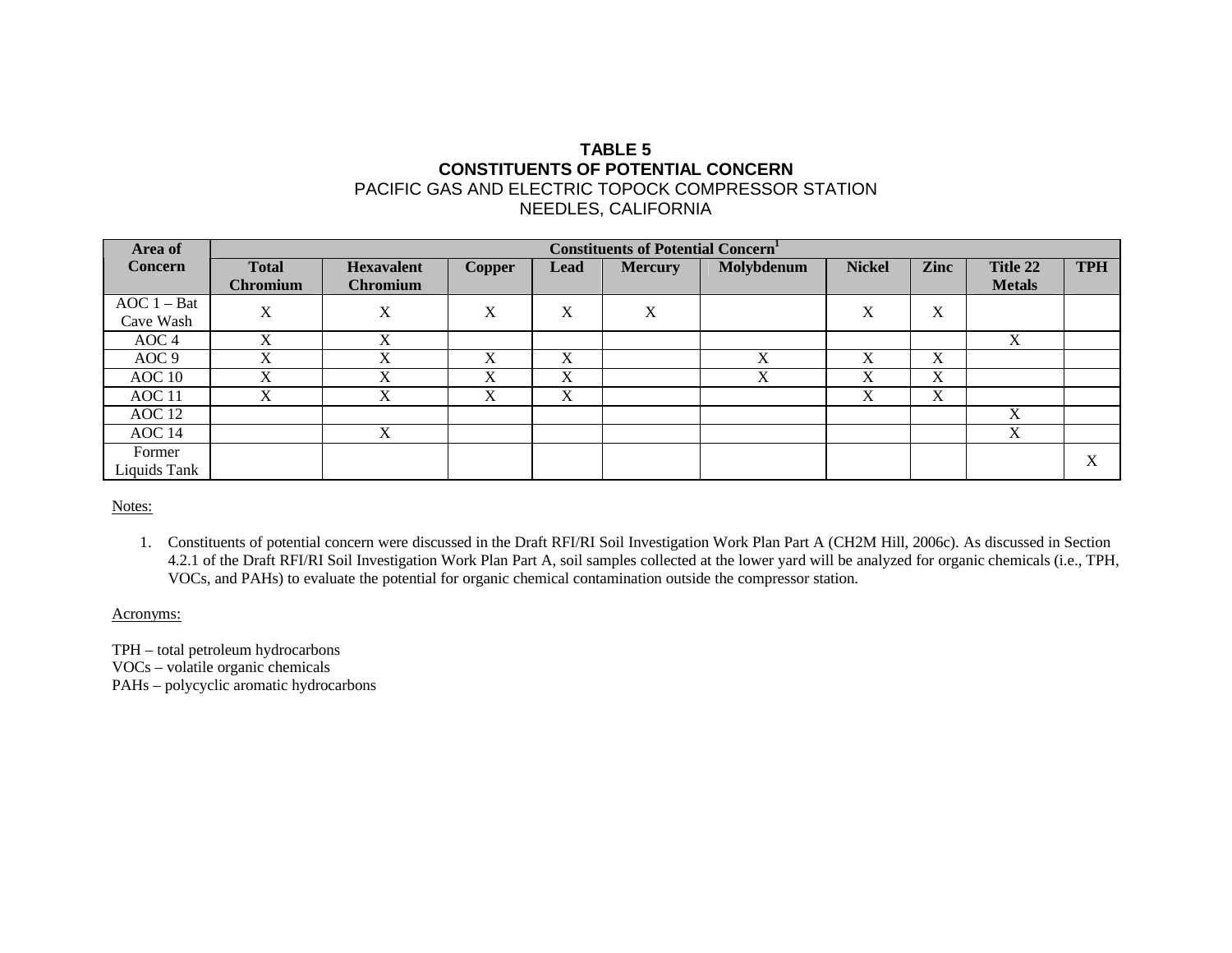## **FIGURE 1 CONCEPTUAL SITE MODEL FOR BAT CAVE WASH** PACIFIC GAS AND ELECTRIC TOPOCK COMPRESSOR STATION

NEEDLES, CALIFORNIA

| <b>BAT CAVE WASH (SWMU 1/AOC 1)</b> |                       |             |                                       |                         |                         |  |  |  |
|-------------------------------------|-----------------------|-------------|---------------------------------------|-------------------------|-------------------------|--|--|--|
| <b>INTS</b>                         | <b>INVERTEBRATES</b>  | <b>FISH</b> | <b>REPTILES/</b><br><b>AMPHIBIANS</b> | <b>BIRDS</b>            | <b>MAMMALS</b>          |  |  |  |
|                                     |                       |             |                                       |                         |                         |  |  |  |
|                                     |                       |             |                                       |                         |                         |  |  |  |
|                                     |                       |             |                                       |                         |                         |  |  |  |
| $\ast$                              | $\ast$                | $\ast$      | $\ast$                                | $\ast$                  | $\ast$                  |  |  |  |
|                                     |                       |             |                                       |                         |                         |  |  |  |
|                                     | $\ast$                | $\ast$      | $\ast$                                | $\ast$                  | $\ast$                  |  |  |  |
|                                     |                       |             |                                       |                         |                         |  |  |  |
|                                     |                       |             |                                       |                         |                         |  |  |  |
| $\ast$                              | $\ast$                | $\ast$      | $\ast$                                | $\ast$                  | $\ast$                  |  |  |  |
|                                     | $\ast$                | $\ast$      | $\ast$                                | $\ast$                  | $\ast$                  |  |  |  |
|                                     |                       |             |                                       |                         |                         |  |  |  |
|                                     |                       | $\ast$      | $\ast$                                | $\ast$                  | $\ast$                  |  |  |  |
|                                     |                       |             |                                       |                         |                         |  |  |  |
|                                     |                       |             |                                       |                         |                         |  |  |  |
| X                                   | $\mathbf X$           |             | $\mathbf{O}$                          |                         | ${\bf O}$               |  |  |  |
|                                     |                       |             |                                       |                         |                         |  |  |  |
|                                     | $\overline{\text{X}}$ |             | $\overline{0}$                        |                         | $\overline{\textbf{X}}$ |  |  |  |
|                                     |                       |             | $\overline{0}$                        | $\overline{\textbf{X}}$ | $\overline{\textbf{X}}$ |  |  |  |
|                                     |                       |             |                                       |                         |                         |  |  |  |
|                                     |                       |             |                                       |                         |                         |  |  |  |
| $\mathbf{X}$                        | $\frac{X}{X}$         |             | $\mathcal O$                          | $\frac{O}{X}$           | $\frac{O}{X}$           |  |  |  |
|                                     |                       |             | $\overline{0}$                        |                         |                         |  |  |  |
|                                     |                       |             |                                       |                         |                         |  |  |  |

Notes:

- Potentially complete exposure pathway
- Potential pathway under evaluation (separate assessment)
	- \* Exposure route under evaluation (separate assessment)<br>
	X Potentially complete exposure route
		- Potentially complete exposure route
	- O Potentially complete exposure route not significant